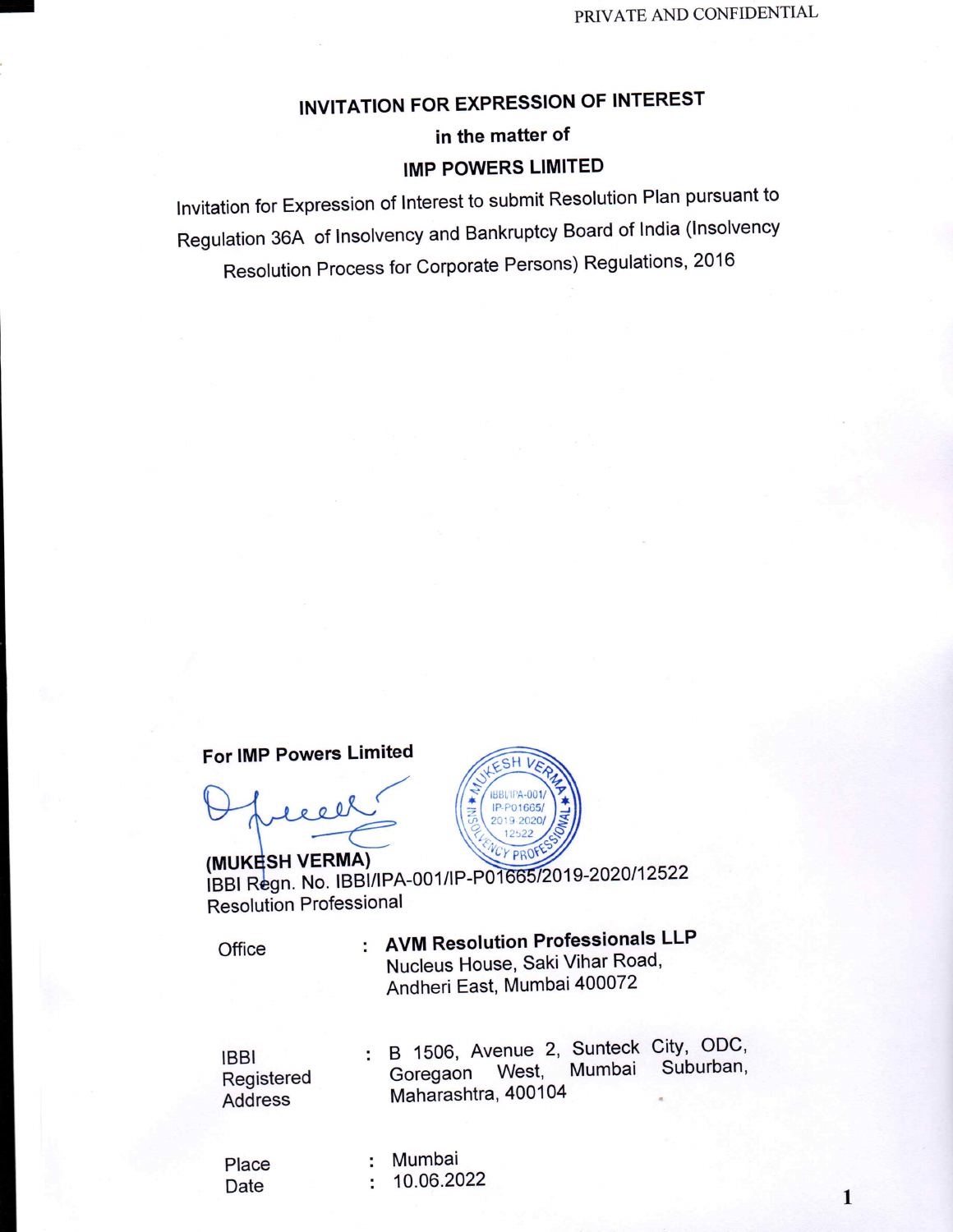#### *DISCLAIMER*

*This Invitation for Expression of Interest to submit Resolution Plan is issued by Mr. Mukesh Verma, Insolvency Professional, ("IP") having Registration No: IBBI/IPA-001/IP-P01665/2019-2020/12522, appointed as the Interim Resolution Professional (IRP) by the Hon'ble NCLT, Division Bench, Court-1, Ahmedabad and confirmed as the Resolution Professional (RP) in the first COC meeting dated 28.04.2022 of IMP Powers Limited (Corporate Debtor or CD), acting on the instructions of Committee of Creditors (CoC) of the Corporate Debtor for general information purposes only, without regard to any specific objective, suitability, financial situations and needs of any particular person. This document does not constitute or form part of and should not be construed as an offer or invitation for the sale or purchase of securities or any of the businesses or assets described in it or as a prospectus, offering circular or offering memorandum or an offer to sell or issue or the solicitation of an offer to buy or acquire securities or assets of the Corporate Debtor or any of its subsidiaries or affiliates in any jurisdiction or as an inducement to enter into investment activity. No part of this Invitation, nor the fact of its distribution, should form the basis of, or be relied on in connection with, any contract or commitment or investment decision whatsoever. Nothing in this document is intended by the RP to be construed as legal, accounting, financial, regulatory or tax advice. It is clarified that if any resolution plan or the terms thereof, which is received by the RP is not pursuant to or in accordance with the provisions of this Invitation and / or such plan is not in accordance with the terms and conditions set out in this Invitation, then such resolution plan may not be considered eligible for evaluation by the CoC. By accepting this Invitation, the recipient acknowledges and agrees to the terms set out in this Invitation. This document is specific to each applicant and does not constitute an offer or invitation or solicitation of an offer to the public or to any other person within or outside India.*

*This document is neither an agreement nor an offer by the Resolution Professional or the members of CoC to the resolution applicant(s) or any other person. The purpose of this document is to provide interested parties with information that may be useful to them in submission of Expression of Interest to submit the resolution plan with respect to the Corporate Debtor.*

*Recipients of the data / information are suggested to exercise their own judgement and verify facts and information before taking any decision without any recourse to the RP or any of the professionals engaged by the RP. The RP is not in a position to evaluate the reliability or completeness of the information obtained. Accordingly, the RP cannot express opinion or any other form of assurance to the recipient of this Memorandum on the historical or prospective financial statements, management representations or other data*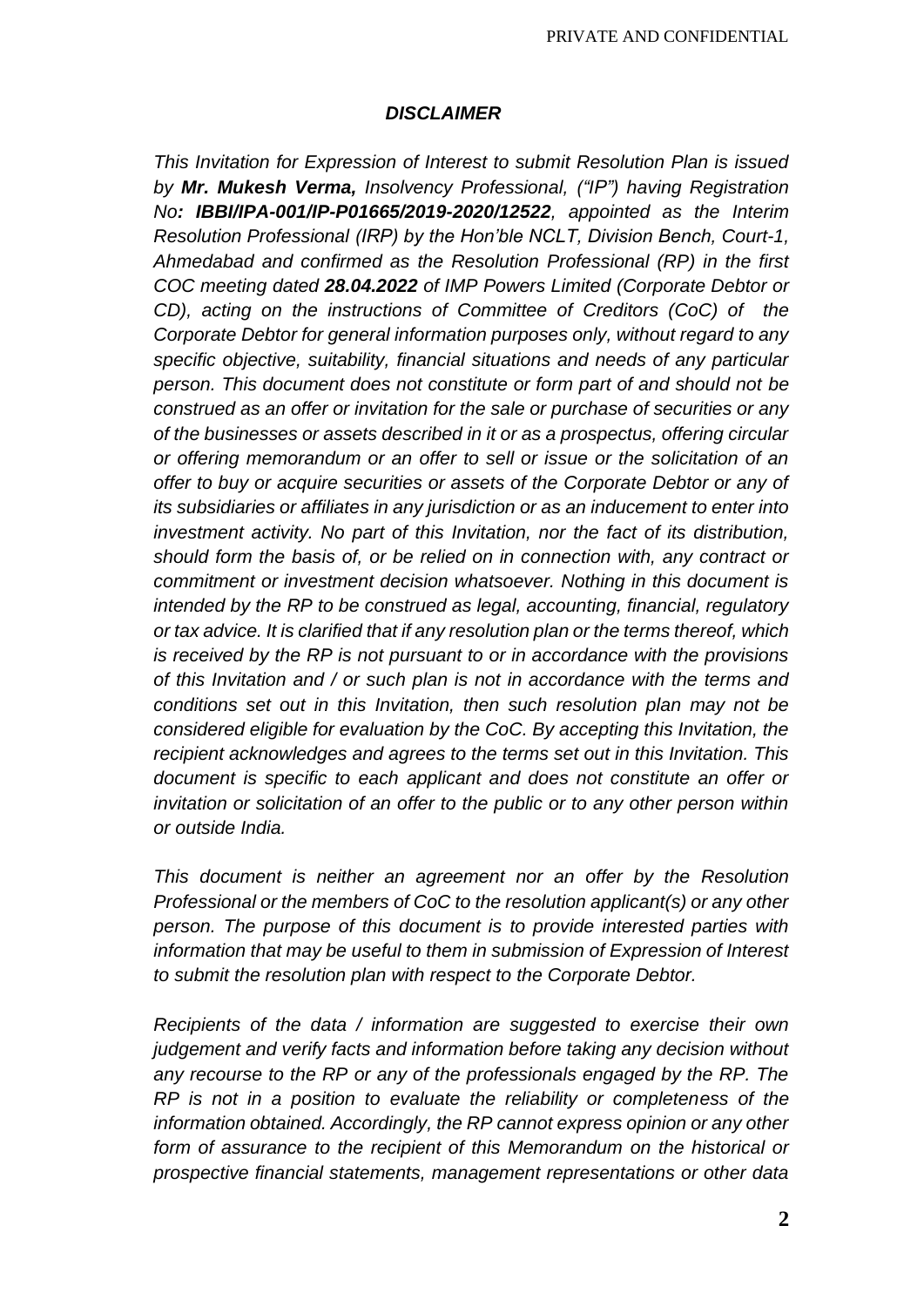*of the Corporate Debtor included in or underlying the accompanying information.*

*No statement, fact, information (whether current or historical) or opinion contained herein or as part of the inviting and accepting Expression of Interest should be construed as a representation or warranty, express or implied, of the Resolution Professional or the Corporate Debtor or the members of CoC (or their advisors); and none of the Resolution Professional, Corporate Debtor, the members of the CoC (including their advisors) or any other person(s)/ entities shall be held liable for the authenticity, correctness or completeness of such statements, facts or opinions and any such liability is expressly disclaimed. This document has not been approved and will or may not be filed, registered or reviewed or approved by any statutory or regulatory authority in India. This document may not be all inclusive and may not contain all of the information that the recipient may consider material. The recipient acknowledges that it will be solely responsible for its own assessment of the market and the market position of the Corporate Debtor and that it will conduct its own analysis and be solely responsible for forming its own view of the potential future performance of the business of the Corporate Debtor.*

*The recipient, must not use any information disclosed to it as part of this Invitation or otherwise to cause an undue gain or undue loss to itself or any other person. The recipient must comply with its confidentiality obligations as outlined here and insider trading laws, if applicable, and agrees to protect all intellectual property of the Corporate Debtor, whether registered or otherwise, it might have access to and will not share or disclose any confidential information with third party.*

*By accepting this document, the recipient accepts the terms of this disclaimer notice, which forms an integral part of this document and the terms of this document. Further, no person shall be entitled under any law, statute, rules or regulations or tort, principles of restitution or unjust enrichment or otherwise to claim for any loss, damage, cost or expense which may arise from or be incurred or suffered on account of anything contained in this document, the documents / information provided otherwise, including the accuracy, adequacy, authenticity, correctness, completeness or reliability of the information or opinions contained in this document and as stated above and any assessment, assumption, statement or information contained therein or deemed to form part of this document, and the Resolution Professional, the Corporate Debtor, members of CoC and their advisors, affiliates, directors, employees, agents and other representatives do not have any responsibility or liability for any such information or opinions and therefore, any liability or responsibility is expressly disclaimed.*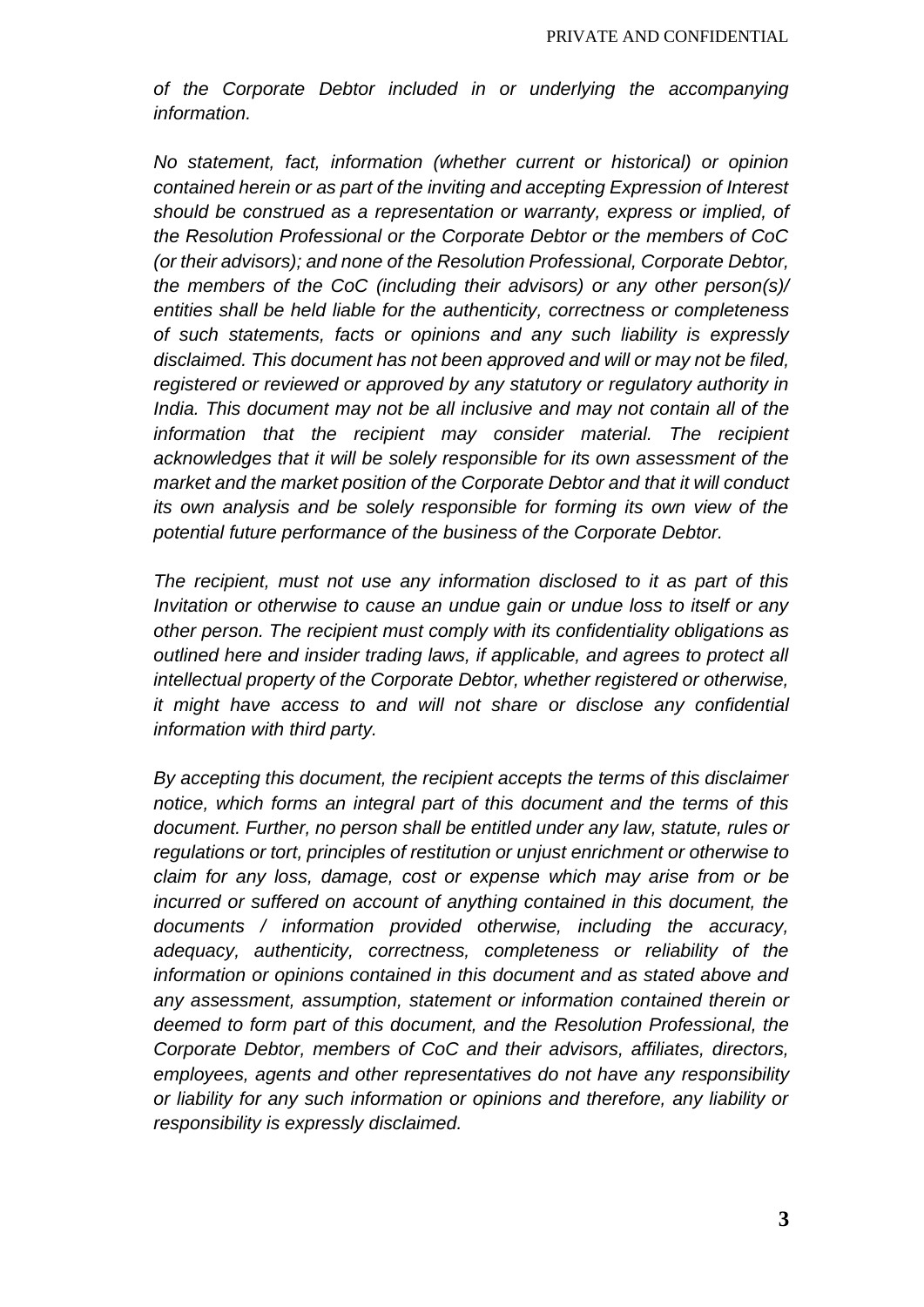*The issue of this document does not imply that the RP or the members of CoC are bound to select an applicant as a "successful/shortlisted prospective resolution applicant" post submission of Expression of Interest. This document is neither assignable nor transferable by a resolution applicant. Each applicant shall bear all its costs associated with or relating to the preparation and submission of its Expression of Interest, including but not limited to preparation, copying, postage, delivery fees, expenses associated with any demonstration or presentation which may be required by Resolution Professional or CoC or any other cost incurred in connection with or relating to its Expression of Interest.*

*This document and information contained herein or disclosed pursuant to the terms of this document or any part of such information do not constitute or purport to constitute any advice or information in publicly accessible media and should not be printed, reproduced, transmitted, sold, distributed or published by the recipient without prior written approval from the Resolution Professional.*

*\*\*\*\**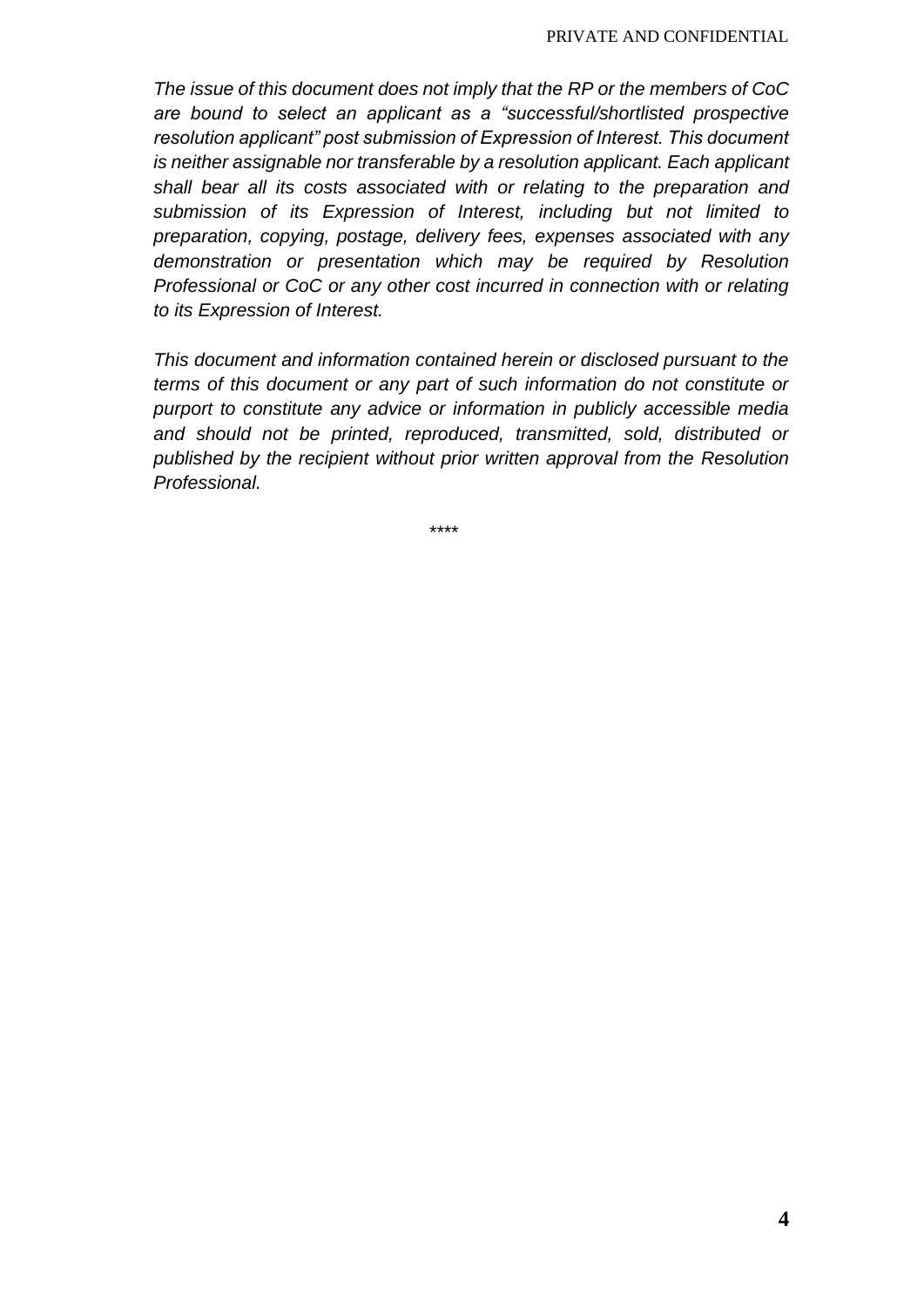## **Invitation for Expression of Interest to submit Resolution Plan pursuant to Regulation 36A of Insolvency and Bankruptcy Board of India (Insolvency Resolution Process for Corporate Persons) Regulations, 2016**

### **1 Background**

An application was filed by FM India Supply Chain Private Limited, one of the Operational Creditor of **IMP POWERS LIMITED ("Corporate Debtor")**, for initiating Corporate Insolvency Resolution Process **("CIRP")** of the Corporate Debtor under Section 9 of the Insolvency and Bankruptcy Code, 2016 **("IB Code")** read with Rule 6 of the Insolvency & Bankruptcy (Application to Adjudicating Authority) Rules, 2016 before the Hon'ble National Company Law Tribunal, Divison Bench, Court -1, Ahmedabad **("Hon'ble NCLT")**. The Hon'ble NCLT vide its Order dated 29.03.2022 in CP (IB) 203 of 2020 admitted the application and commenced CIRP proceedings against the Corporate Debtor and appointed Mr. Mukesh Verma as Interim Resolution Professional **("IRP")** of IMP Powers Limited. Further, the members of the Committee of Creditors **("COC")** in their first COC meeting held on 28.04.2022 passed the resolution and confirm the appointment of Mr. Mukesh Verma as the Resolution Professional **("RP")** for running the CIR Process of the Corporate Debtor. An application u/s 22(3)(a) of the IBC was filed on 11.05.2022 with the Hon'ble NCLT for communicating the decision of members of COC of appointing Mr. Mukesh Verma as the Resolution Professional.

Pursuant to his appointment, the IRP made public announcements in Free Press Journal (English – Mumbai Edition) and Navshakti (Marathi Edition) and in Silvassa Mirror (English, Silvassa Edition), Janadesh (Gujrati Edition) on 02.04.2022 intimating the creditors and other stake holders about the commencement of the CIR Process and inviting their claims as provided in Section 15 of the Insolvency and Bankruptcy Code, 2016. IRP constituted Committee of Creditors of the Financial Creditors on 21.04.2022 on the basis of the claim received within the timelines as specified in Public Annouement.

Corporate Debtor is a Listed Public Limited Company incorporated on 24.03.1961 and is engaged in the business of manufacturing and dealing of all electrical transformers . Corporate Debtor is registered with the Registrar of Companies, Ahmedabad. Presently the Corporate Debtor is a going concern and having manufacturing operations at Village Sayli, Umar Kuin Road, Silvassa – 396 230, Dadra & Nagar Haveli (U.T) and corporate office at Unit No. 21a Film Centre Building, 2nd Floor 68, Tardeo Road, Near AC Market, Mumbai - 400034.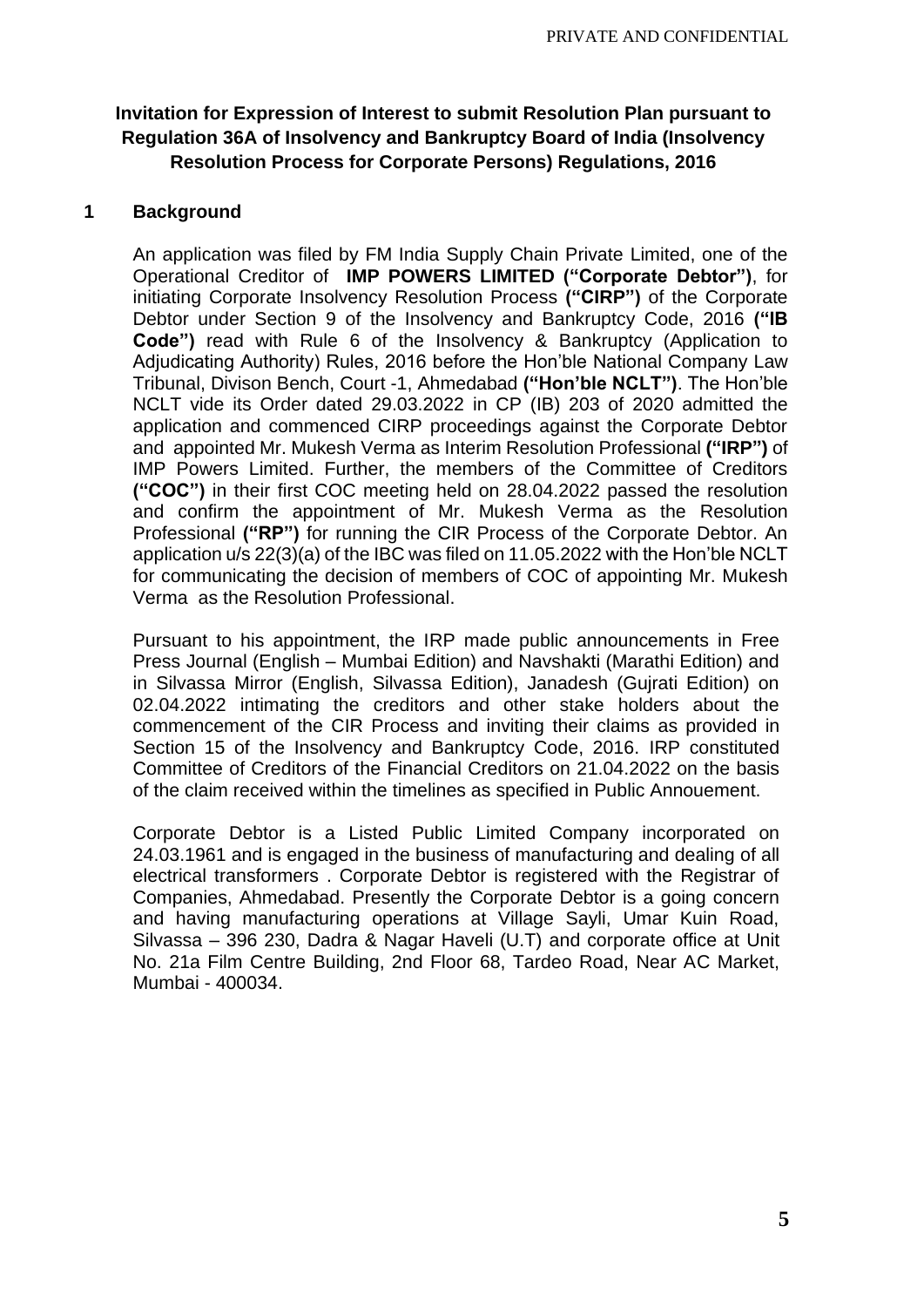Brief details of Corporate Debtor are as under:-

| <b>Name</b>                                        | <b>IMP POWERS LIMITED</b>                                                                                                                                                                                                                   |  |  |
|----------------------------------------------------|---------------------------------------------------------------------------------------------------------------------------------------------------------------------------------------------------------------------------------------------|--|--|
| Corporate<br><b>Identification Number</b><br>(CIN) | L31300DN1961PLC000232                                                                                                                                                                                                                       |  |  |
| Date of incorporation                              | 24.03.1961                                                                                                                                                                                                                                  |  |  |
| <b>Registered Office</b>                           | Survey No. 263/3/2/2, Sayli Village Umar Kuin<br>Road Silvassa (U.T.) Dadra & Nagar Haveli<br>Silvassa Dn In 396230                                                                                                                         |  |  |
| <b>Present Activity</b>                            | Manufacturer and dealer of electrical transformer                                                                                                                                                                                           |  |  |
| <b>Directors</b>                                   | Mr. Aditya R. Dhoot<br>Mr. Ajay R. Dhoot<br>Mr. Ramdas T. Rajguroo<br>Mr. Praveen Saxena                                                                                                                                                    |  |  |
| <b>Financial Facilities</b><br>availed from        | 1. State Bank of India<br>2. Bank of India<br>3. Karnataka Bank Limited<br>4. Indian Bank<br>5. IDBI Bank<br>6. Axis Bank<br>7. STCI Finance Limited<br>8. Canbank Factors Ltd<br>9. Adisun Investment Pvt Ltd<br>10. Ambit Finvest Pvt Ltd |  |  |

*\*Facilities include only those facilities against which claims have been received from secured financial Creditors.* 

*(Source : The information provided hereinabove is based on preliminary details/information available on MCA website / Stock Exchanges / as provided by Corporate Debtor/claims received by Corporate Debtor and may differ from the actual position, although not materially, as may be ascertained at the time of conducting detailed due diligence.)*

### **2 Invitation for Expression of Interest to submit a Resolution Plan for IMP Powers Limited**

Mr. Mukesh Verma, acting in his capacity as the Resolution Professional **("RP")** for the Corporate Debtor, hereby invites Expression of Interest **("EOI")** under Section 25(2)(h) of IB Code, from Prospective Resolution Applicants, having adequate financial and technical capabilities, for submission of Resolution Plan in respect of the IMP Powers Limited **("Corporate Debtor").** In Compliance of Regulation 36A (1), (2) & (3) of IBBI (Resolution Process for Corporate Persons) Regulations, 2016, the advertisement for inviting EOI to submit Resolution Plan has been published on **10.06.2022** in Free Press Journal (English – Mumbai Edition) and Navshakti (Marathi Edition) and in Silvassa Mirror (English, Silvassa Edition), Damanganga Times (Gujrati Edition). The EOI should reach latest by **6.00 PM** on **02.07.2022.**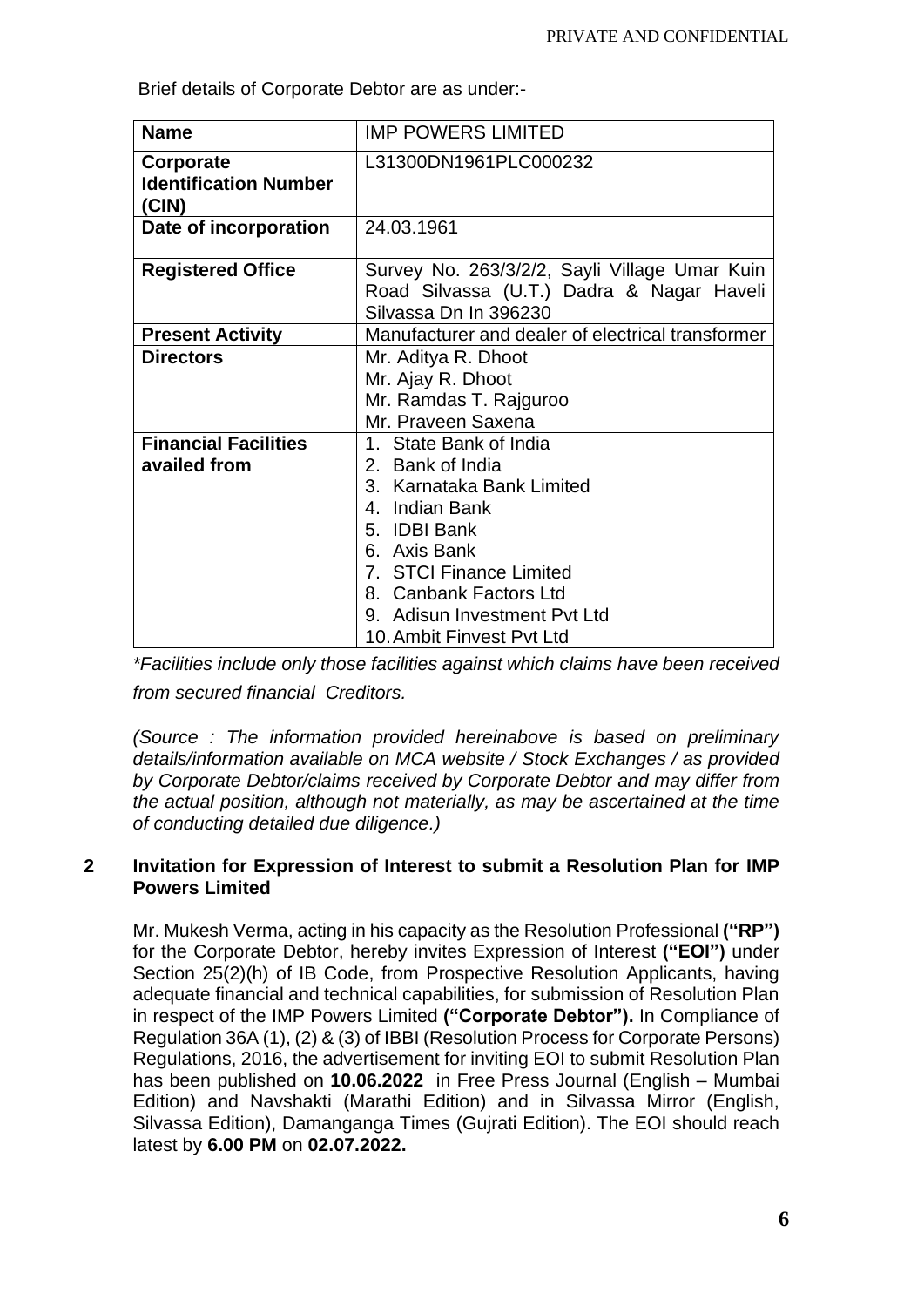### **3 Submission of Refundable Deposit with Expression of Interest (EOI)**

All Prospective Resolution Applicants (PRAs) shall be required to submit refundable deposit as detailed below alongwith EOI:

| Category              | <b>Deposit Amount (Rs.)</b> |
|-----------------------|-----------------------------|
| <b>All Categories</b> | 10,00,000                   |

All PRAs shall be required to submit/pay refundable deposit through Demand Draft / RTGS / NEFT in favour of "IMP Powers Limited" payable at Mumbai The details of the Bank Account are as follows:

| <b>Account Name</b> | : IMP Powers Limited                   |
|---------------------|----------------------------------------|
| A/c Number          | 56421000086                            |
| <b>Bank</b>         | : State Bank of India                  |
| <b>Branch</b>       | : Hornimon Circle, Fort, Mumbai 400001 |
| <b>IFSC Code</b>    | : SBIN0006070                          |

Pursuant to clause (f) of Regulation 36A (7) of the CIRP Regulations, 2016, Expression of interest shall be unconditional and be accompanied by an undertaking by the Prospective Resolution Applicant that every information and records provided in expression of interest is true and correct and discovery of any false information or record at any time will render the applicant ineligible to submit resolution plan, forfeit any refundable deposit, and attract penal action under the Code. Refundable Deposit shall be refunded (without interest) within 45 days of the following after the issuance of final list of PRAs pursuant to Form G published on 10.06.2022:

- 1. Rejection of EOI of such Prospective Resolution Applicant (PRA) and/or non-inclusion of the PRA in the final list of eligible PRAs;
- 2. Withdrawal of the PRA from the resolution plan process (where such withdrawal is notified to the RP in writing) before submission of Resolution Plan;
- 3. PRA failing to submit the Resolution Plan by the due date as specified by the RP for submission of Resolution Plan;
- 4. Submission of Resolution Plan by the PRA, provided the Refundable Deposit is not adjusted against any deposit / guarantee provided / to be provided at the time of submission of the Resolution Plan;

The impact of any gain / losse on account of foreign exchange fluctuation, if any, shall be borne by PRA without any recourse to RP / CD /CoC arising on account of refund of refundable deposit .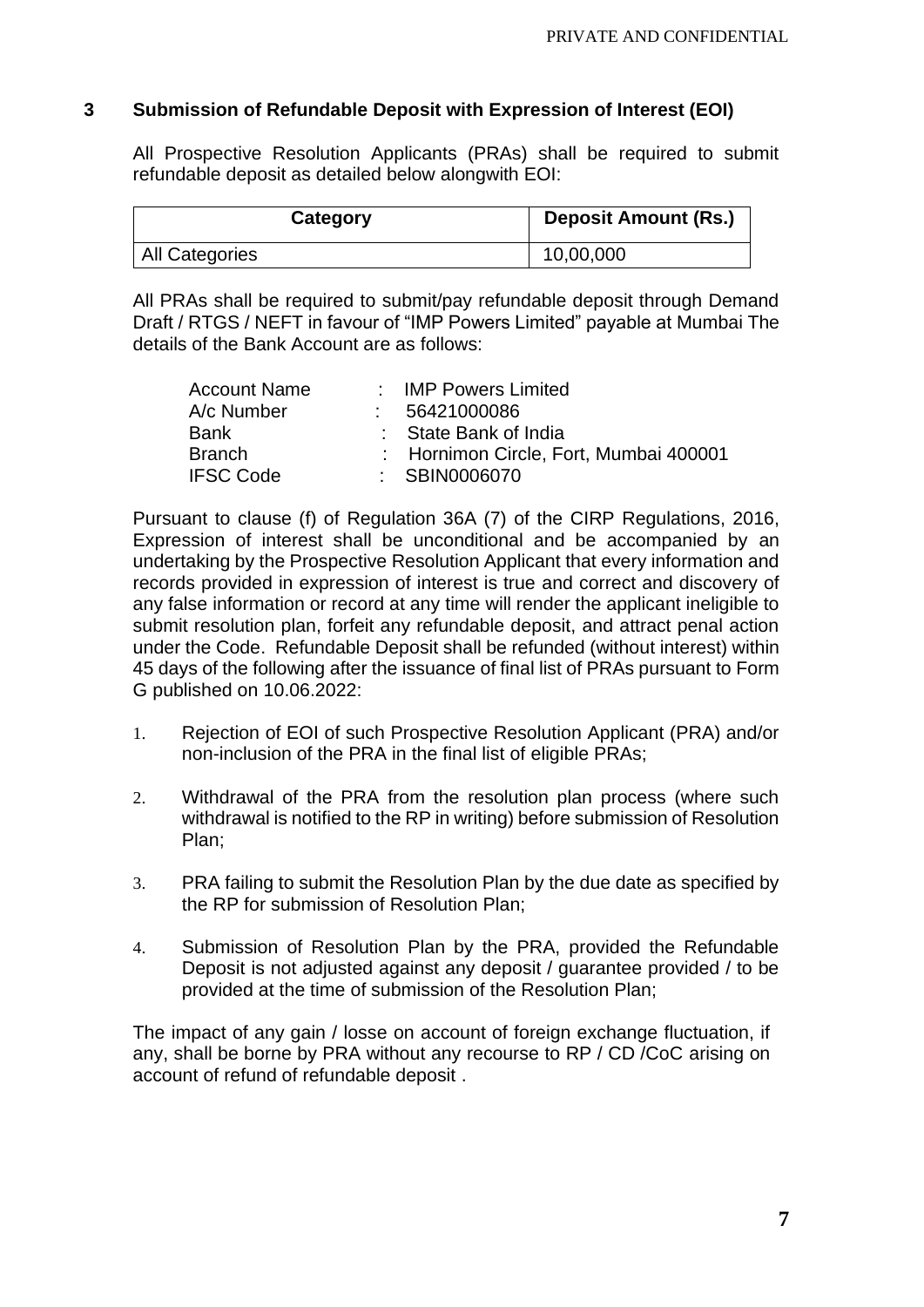# **4 Eligibility Criteria for qualifying as Resolution Applicant**

Pursuant to Sub-Regulation (4) of Regulation 36A of the CIRP Regulations 2016, the Prospective Resolution Applicant **("PRA")** must fulfill the following criteria, as approved by the CoC at its meeting held on **Thursday, 02.06.2022 and Saturday, 04.06.2022,** for submission of Resolution Plan:

| A | For Private/ Public Limited Company, LLP, Body Corporate                                                                               |  |  |  |  |  |  |
|---|----------------------------------------------------------------------------------------------------------------------------------------|--|--|--|--|--|--|
|   | whether incorporated in India or outside India or a consortium                                                                         |  |  |  |  |  |  |
|   | thereof falling under same group.                                                                                                      |  |  |  |  |  |  |
|   | Minimum tangible net worth (TNW) of Rs2000 Lakhs or                                                                                    |  |  |  |  |  |  |
|   | average turnover of Rs.10000 lakhs at the group level, as                                                                              |  |  |  |  |  |  |
|   | per the audited financial statements of last four years,                                                                               |  |  |  |  |  |  |
|   | starting not earlier than Financial year 2020-21. In case                                                                              |  |  |  |  |  |  |
|   | the entity was not in existence for four years, the average                                                                            |  |  |  |  |  |  |
|   | to be taken for the years of existence.                                                                                                |  |  |  |  |  |  |
|   | TNW shall be computed as aggregate value of paid-up                                                                                    |  |  |  |  |  |  |
|   | share capital and all reserves created out of the profits and                                                                          |  |  |  |  |  |  |
|   | securities premium account, after deducting the aggregate                                                                              |  |  |  |  |  |  |
|   | value of the accumulated losses, deferred expenditure and<br>miscellaneous expenditure not written off, and does not                   |  |  |  |  |  |  |
|   | include reserves created out of revaluation of assets, write                                                                           |  |  |  |  |  |  |
|   | back of depreciation and amalgamation.                                                                                                 |  |  |  |  |  |  |
|   |                                                                                                                                        |  |  |  |  |  |  |
|   | Group may comprise of entities either controlling or                                                                                   |  |  |  |  |  |  |
|   | controlled by or under common control with the Prospective                                                                             |  |  |  |  |  |  |
|   | Resolution Applicant. Control means at least 26%                                                                                       |  |  |  |  |  |  |
|   | ownership. The entities must have been part of the Group                                                                               |  |  |  |  |  |  |
|   | for at least 2 years as per audited financial statement                                                                                |  |  |  |  |  |  |
|   | starting from FY 2019-20.                                                                                                              |  |  |  |  |  |  |
| B | Individual investor (Individual investor to include<br>For                                                                             |  |  |  |  |  |  |
|   | immediate family members, HUFs and family trusts)                                                                                      |  |  |  |  |  |  |
|   | Minimum tangible net worth of Rs 1000 lakhs or minimum                                                                                 |  |  |  |  |  |  |
|   | turnover of Rs. 5000 lakhs as per latest audited Balance                                                                               |  |  |  |  |  |  |
|   | sheet / latest income tax return / latest certificate from                                                                             |  |  |  |  |  |  |
|   | chartered accountant.                                                                                                                  |  |  |  |  |  |  |
|   |                                                                                                                                        |  |  |  |  |  |  |
| C | For Financial Investor (FI) / Mutual Funds / Private Equity/ Venture<br>Capital Funds/ Domestic/ foreign Investment institutions/ Non- |  |  |  |  |  |  |
|   | Banking Finance Companies (NBFC)/Asset Reconstruction                                                                                  |  |  |  |  |  |  |
|   | Companies/Banks and similar entities.                                                                                                  |  |  |  |  |  |  |
|   | Total assets under Management (AUM) / Loan Portfolio /                                                                                 |  |  |  |  |  |  |
|   | Committed funds availability for investment/ deployment in                                                                             |  |  |  |  |  |  |
|   | Indian companies or Indian assets of minimum Rs. 20000                                                                                 |  |  |  |  |  |  |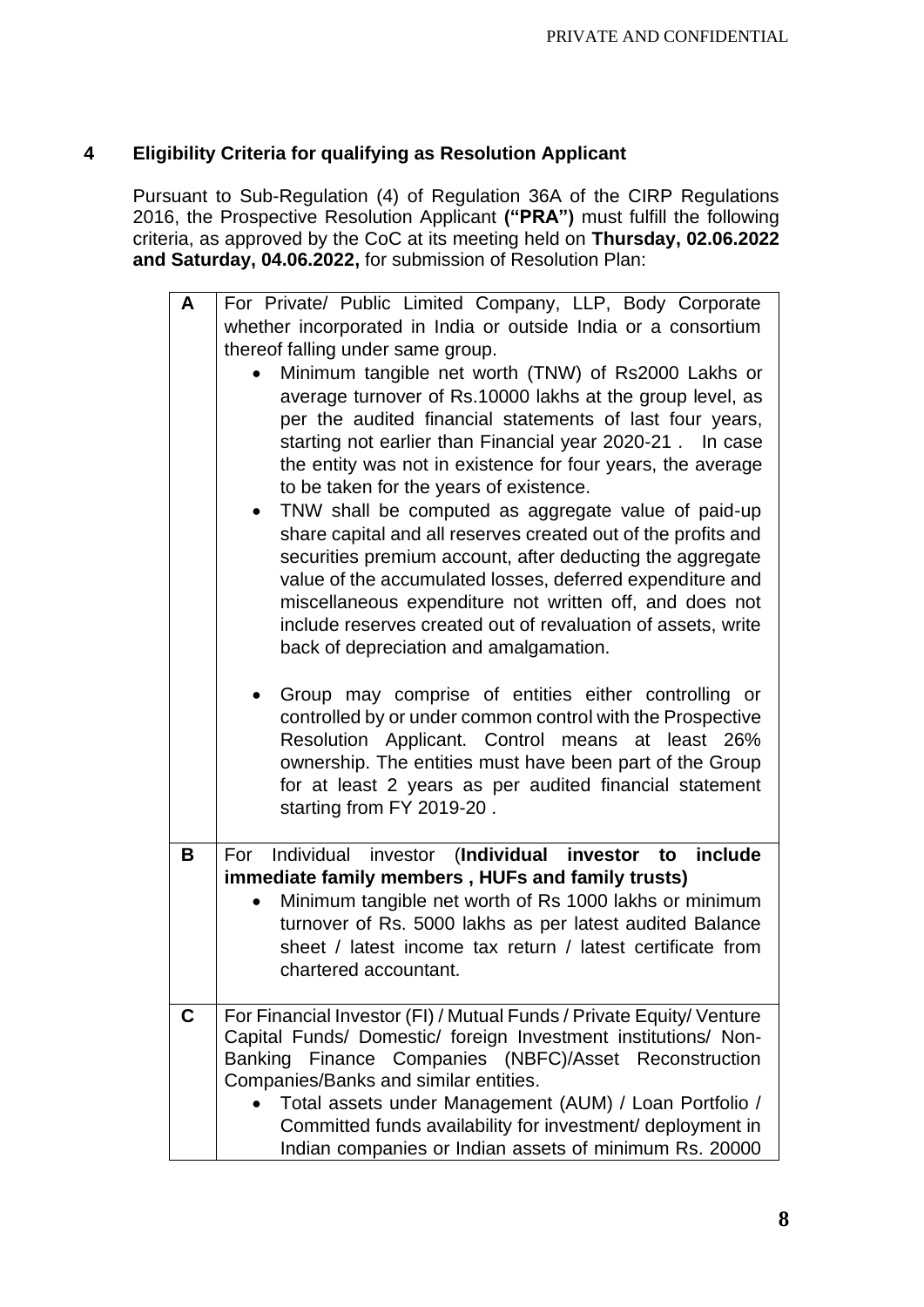|      | Lakhs at the end of the immediately preceding completed<br>financial year.                                                                                                                                                                                                                                                                                                                                                                                                                                                                                   |
|------|--------------------------------------------------------------------------------------------------------------------------------------------------------------------------------------------------------------------------------------------------------------------------------------------------------------------------------------------------------------------------------------------------------------------------------------------------------------------------------------------------------------------------------------------------------------|
|      | FI shall have the same definition as defined under Section<br>45 I (c) of RBI Act and NBFC here means the NBFC as<br>defined under Section 45 I (f) of RBI Act.                                                                                                                                                                                                                                                                                                                                                                                              |
| D    | For Consortium of Body Corporate(s) / Financial Investor(s)<br>and Special Purpose Vehicle (SPV)<br>Consortium / SPV shall mean any person acting together with<br>another person as a consortium/joint bidder / SPV (whether<br>incorporated or not) for the purpose of submission of the EOI and<br>Resolution Plan in respect of the Corporate Debtor. The<br>Consortium should conform to the following: For Consortium of<br>Body Corporate(s) / Individual(s) / Financial Investor(s) (FI) / Body<br>corporate, individual and /or Financial Investor. |
| i.   | Lead member must hold at least 25% equity in the consortium                                                                                                                                                                                                                                                                                                                                                                                                                                                                                                  |
| ii.  | All members of the Consortium / SPV in categories A or B shall<br>have positive TNW at the end of FY 2020-21. In case any member<br>falling in Category A or B has negative net worth as at 31.03.2021,<br>the Consortium / SPV shall not be eligible.                                                                                                                                                                                                                                                                                                       |
| iii. | In case the consortium / SPV is of body corporates, TNW and<br>turnover of consortium shall be calculated based on their weighted<br>average i.e. the aggregates of such portions of their TNW and<br>turnover, as is proportionate to their shareholding in the consortium<br>/ SPV, will count towards the qualification criteria of TNW and<br>turnover under this EOI. The consortium/ SPV per-se should satisfy<br>condition of Category A.                                                                                                             |
| iv.  | In case of consortium / SPV of individuals, TNW and turnover shall<br>be calculated based on weighted average of their respective net<br>worth and turnover i.e. the aggregates of such portions of their<br>TNW/ turnover, as is proportionate to their shareholding in the<br>consortium, will count towards the qualification criteria of TNW and<br>turnover under this EOI. The Consortium/ SPV per-se should<br>satisfy condition of category B;                                                                                                       |
| v.   | In case the consortium/ SPV is of FIs/ Funds/ PE Investors/<br>NBFCs/ Any other applicants, AUM/ Loan Portfolio of consortium<br>shall be calculated based on their weighted average i.e. the<br>aggregate of such portions of their AUM/Loan Portfolio as is<br>proportionate to their shareholding in the consortium/ SPV will<br>count towards the qualification criteria of AUM/Loan Portfolio.                                                                                                                                                          |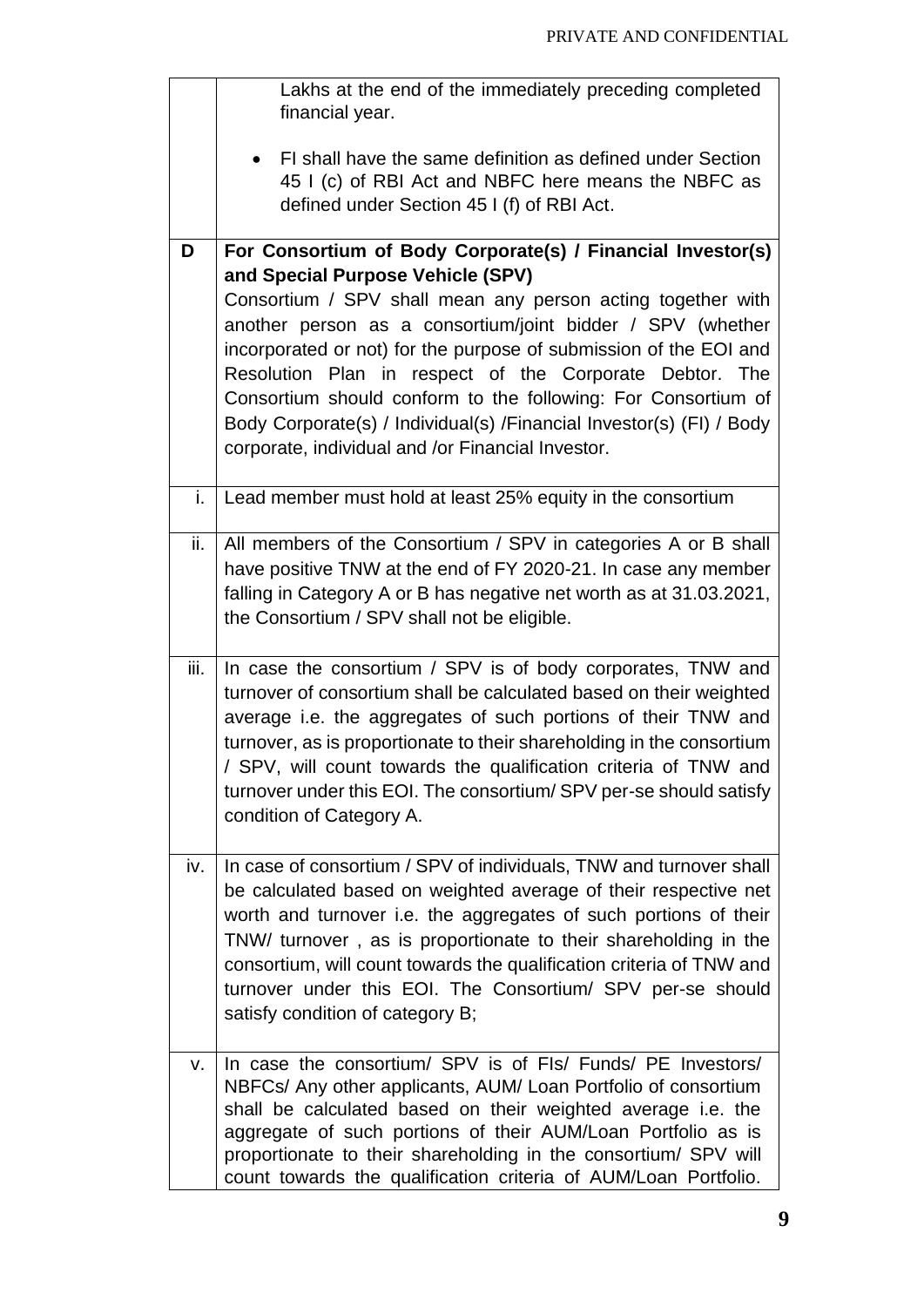|       | Similarly, the committed funds available for investment/<br>deployment in Indian companies or Indian assets shall be based<br>on their weighted average i.e. the aggregate of such portion of<br>their committed funds available for investment /deployments in<br>Indian companies or Indian assets as is proportionate to their<br>shareholding in the consortium will count towards the qualification<br>criteria of committed funds. The consortium/ SPV per-se should<br>satisfy condition of Category C. |
|-------|----------------------------------------------------------------------------------------------------------------------------------------------------------------------------------------------------------------------------------------------------------------------------------------------------------------------------------------------------------------------------------------------------------------------------------------------------------------------------------------------------------------|
| vi.   | In case consortium/ SPV comprises members from Category A &<br>B, the criterion applicable to the individual members will be the<br>criterion as applicable to the category it belongs as recalculated<br>based on its share in the consortium/ SPV i.e. each consortium/<br>SPV member will satisfy the criterion applicable to its category as<br>multiplied by its share in the consortium/ SPV. The consortium/<br>SPV per-se should satisfy condition of Category A.                                      |
| vii.  | In case consortium/ SPV comprises members from Category B &<br>C or from Category A & C or Category A, B & C, the criterion<br>applicable to the individual members will be the criterion as<br>applicable to the category it belongs as recalculated based on its<br>share in the consortium/ SPV i.e. each consortium/ SPV member<br>will satisfy the criterion applicable to its category as multiplied by<br>its share in the consortium/ SPV.                                                             |
| viii. | No change in lead member or any member whose financials have<br>been used to meet the criteria set out herein shall be permitted<br>after the last date for submission of EOI.                                                                                                                                                                                                                                                                                                                                 |
| time. | All the Prospective Resolution Applicants (PRAs), must not suffer from<br>any in-eligibilities, to the extent applicable, as specified in Section 29A of<br>Insolvency and Bankruptcy Code, 2016, as applicable at the material                                                                                                                                                                                                                                                                                |

# **5 Submission of Expression of Interest ("EOI")**

Prospective Resolution Applicant ("PRA") submitting the EOI must meet the Eligibility Criteria as set out in ("4") above. EOI should be submitted in the prescribed format as set out in **Annexure – "B"** hereto along with the supporting documents as set out in **"Annexure – "C"** and the details of PRA as set out in "**Annexure –"D"** hereto.

Expression of Interest (EOI) in the prescribed format with requisite annexure(s) or conformity letter, as the case may be, alongwith **refundable deposit** of Rs 10,00,000/- (Rupees Ten Lac only), shall be submitted in a sealed envelope at below mentioned address through speed-post/registered post or by hand delivery latest by **6.00 PM** on **02.07.2022**. The sealed envelope should be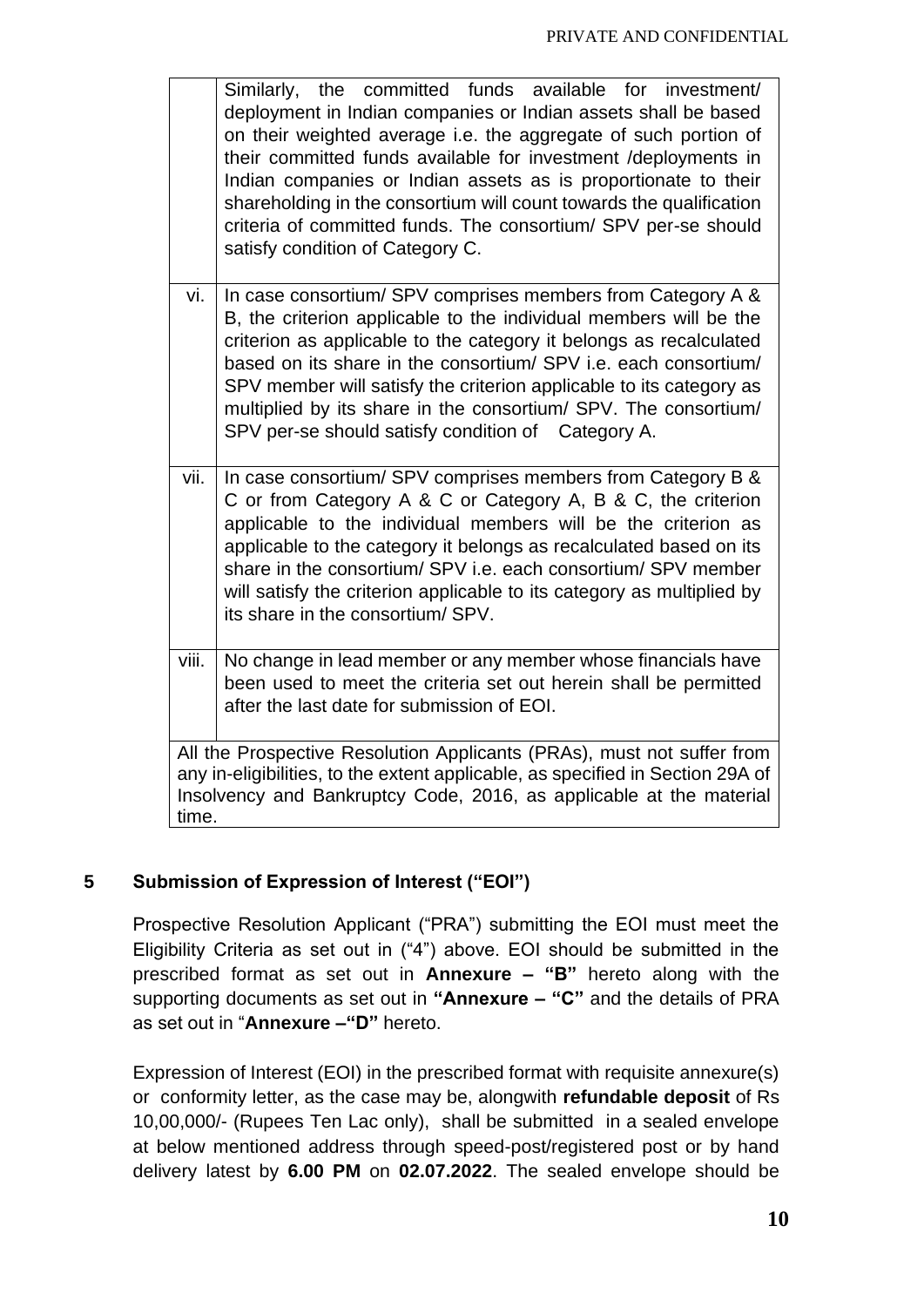super-scribed as "**Expression of Interest for IMP POWERS LIMITED**". A soft copy of EOI along with all annexure(s) and details stated above is required to be e-mailed at**: ipl.cirp@gmail.com.**

#### **MUKESH VERMA,**

Resolution Professional, IMP Powers Limited C/o AVM Resolution Professionals LLP, Nucleus House, Saki Vihar Road, Andheri East, Mumbai 400072 Mobile: 9820789105

### **6 Process for sharing Information Memorandum ("IM") and bidding by Prospective Resolution Applicants ("PRAs")**

- i) Resolution Professional (RP) shall conduct due diligence based on material on record for all EOI received on or before the last date of submission of EOI. Qualified and short listed parties will be informed on or before **12.07.2022** about the same.
- ii) Access to Information Memorandum (IM) and other relevant information along with request for resolution plan outlining future steps with evaluation matrix, will be provided to qualified and short listed Prospective Resolution Applicants (PRAs) after receiving a confidentiality undertaking as per Section 29(2) of the IBC 2016. The confidentiality undertaking to be submitted by PRA is set out in **Annexure – 'IV'** hereto.
- iii) The PRAs shall submit Resolution Plan(s) prepared in compliance with Insolvency and Bankruptcy Code, 2016 read with Insolvency Resolution Process for Corporate Persons Regulations, 2016 along with specified Earnest Money Deposit (EMD). The Earnest Money Deposit of the Resolution Applicant who has not been selected as the Successful Resolution Applicant, shall be returned within 90 days of the date of declaration of the Successful Resolution Applicant unless such Earnest Money Deposit has been invoked/forfeited. The Earnest Money Deposit of the Successful Resolution Applicant, if not adjusted against performance security amount , shall be returned upon satisfaction of all of the following conditions: (a) submission of Performance Security by the Successful Resolution Applicant; and (b) signing of LoI by the Successful Resolution Applicant.
- iv) Resolution plan submitted by PRAs shall be examined by the RP for the compliance under Section 29A, Section 30(2) and other regulations and provisions of the IBC 2016.
- v) PRAs must be eligible to submit Resolution Plan in accordance with provision of Section 29A of IBC 2016. For this purpose, the PRAs shall have to give a declaration supported by affidavit as set out in "**Annexure – 'V'** hereto stating that it does not suffer from any ineligibility, to the extent applicable, as provided in Section 29A of IBC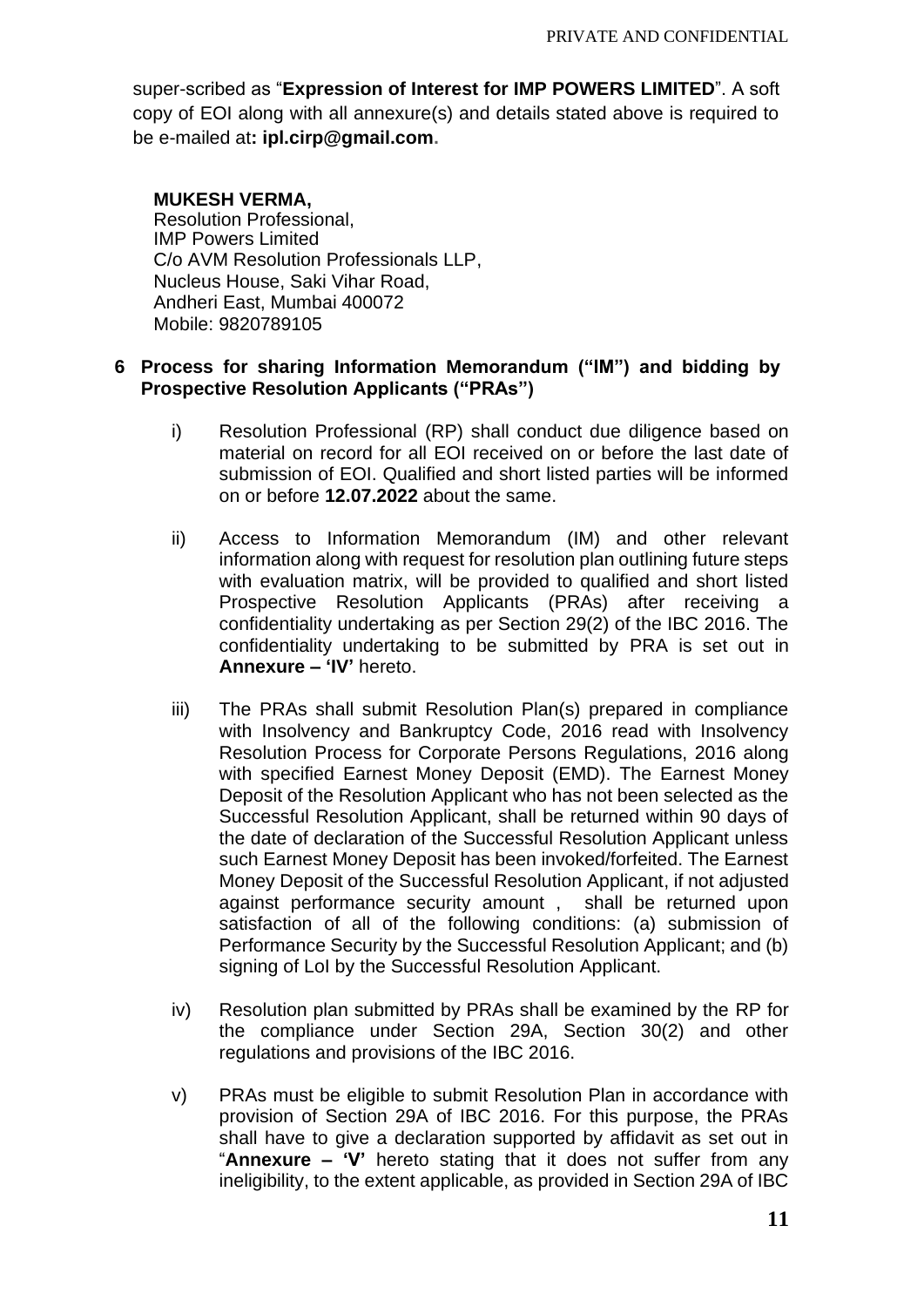2016. In case of Prospective Resolution Applicant(s) submitting the Resolution Plan jointly, the declaration and affidavit needs to be submitted by each such Prospective Resolution Applicant.

- vi) The Committee of Creditors ("CoC") may ask for any modification(s) in the Resolution Plan submitted by PRA and, may negotiate further on the Resolution Plan, as per relevant guidelines, before placing the Resolution Plan for voting as per Regulations and Provisions under IBC, 2016 (as amended from time to time) for approval. The COC may make use of any methodology for conducting neegotiations/ improvement in the terms of the Resolution Plan.
- vii) Based on CoC's approval, RP shall submit the CoC Approved Resolution Plan to Adjudicating Authority for its final approval.

### **7 NOTES AND OTHER TERMS AND CONDITIONS FOR EXPRESSION OF INTEREST**

- i) The Invitation for EOI is not an offer or invitation for sale or the solicitation of an offer to buy, purchase or subscribe to any securities, if any, of Corporate Debor i.e. IMP Powers Limited.
- ii) CoC/ RP reserves the right to withdraw EOI and/or cancel the Resolution Plan process at any stage without assigning any reason and incurring any liability towards any PRA. Mere submission of the EOI shall not create any rights in favour of the PRA and the decision of the CoC / RP regarding the Resolution Plan process shall be final and binding on all parties. The CoC / RP further reserves the right to:
- a) Amend, extend, vary or modify the terms and conditions for submission of Expression of interest/ Resolution Plan, including timelines for submission of expression of interest / Resolution Plan; and
- b) Disqualify and/or reject any PRA / RA at any stage of the bid process without assigning any reason and without incurring any liability, including any tortious liability.
- iii) No agreement with RP or any official, representative, affiliates, associate, advisor, agent, director, partner or employee of the RP or Corporate Debtor i.e IMP Powers Limited or any member of the CoC or verbal communication by them shall affect or modify any terms of this EOI.
- iv) No claim against the RP or Corporate Debtor or any member of the CoC or any of their official, representative, affiliates, associate, advisor, agent, director, partner or employee would arise out of this EOI.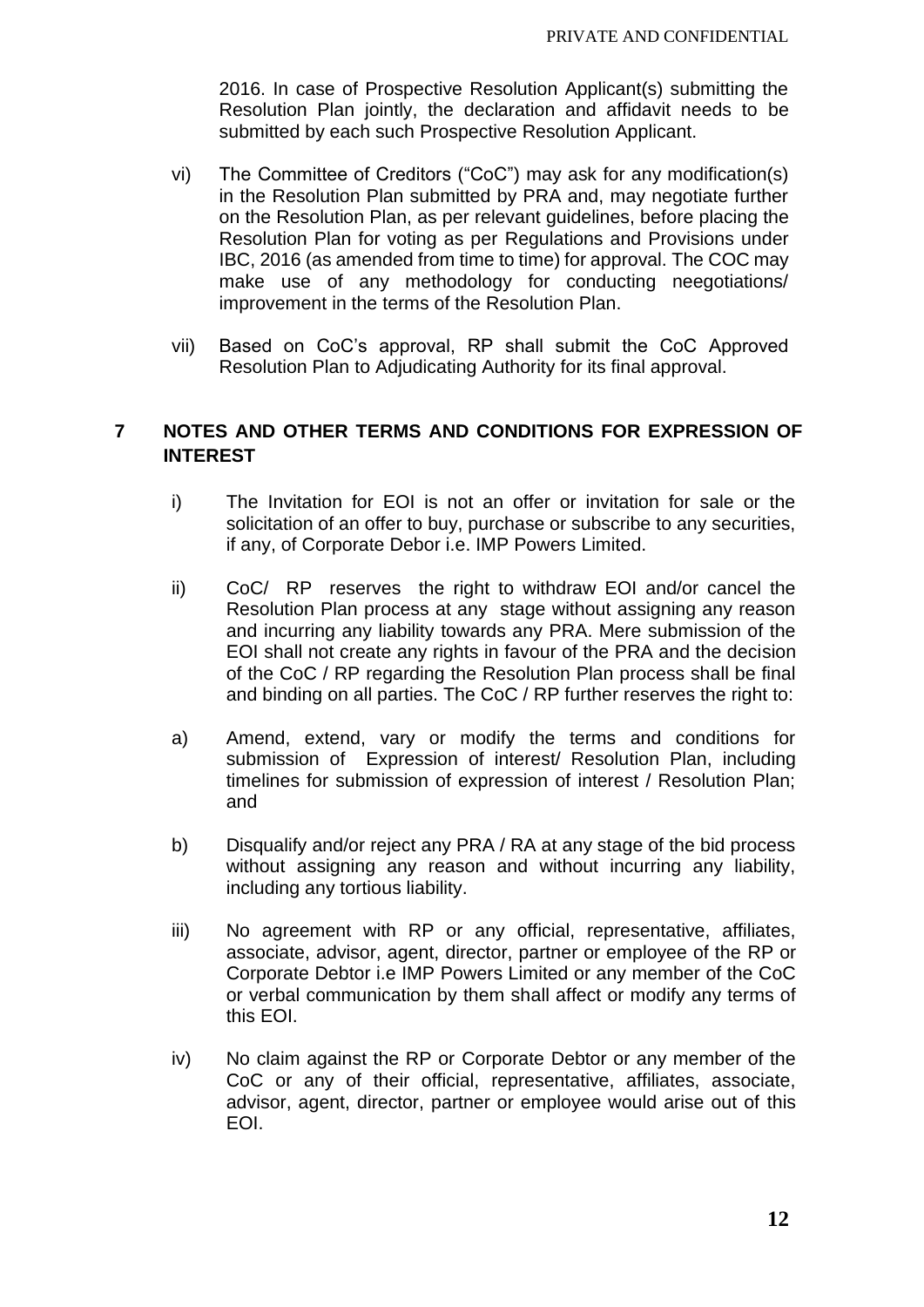- v) By submitting an EOI / Resolution Plan, each PRA shall be deemed to acknowledge that he/ it has carefully read the entire Invitation of EOI alongwith its terms and conditions.
- vi) Expression of Interest must be unconditional.
- vi) Expression of Interest must be submitted in the prescribed format alongwith all annexure(s), information and details, as specified in this document on or before **6.00 P.M.** on **02.07.2022.**
- vii) Expression of Interest received after stipulated time & date or without supporting annexures / information/ documents /details shall be rejected.

### **8 TIMELINES OF THE TRANSACTION**

| <b>S.N.</b> | <b>Description of the Actvity</b>                   | <b>Tentative</b> |  |  |
|-------------|-----------------------------------------------------|------------------|--|--|
|             |                                                     | Date             |  |  |
|             | Invitation of Expression of Interest (EOI)          | 10.06.2022       |  |  |
| 2           | Submission of EOI                                   | 02.07.2022       |  |  |
| 3           | Provisional list of Resolution Applicant(s)         | 12.07.2022       |  |  |
| 4           | Objections for inclusion or exclusion of a          | 17.07.2022       |  |  |
|             | prospective Resolution Applicant in the provisional |                  |  |  |
|             | list                                                |                  |  |  |
| 5           | Final list of Resolution Applicant(s)               | 27.07.2022       |  |  |
| 6           | Issue of Request for Resolution Plan (RFRP),        | 17.07.2022       |  |  |
|             | including Evaluation Matrix and Information         |                  |  |  |
|             | Memorandum (IM)                                     |                  |  |  |
| 7           | Last date of receipt of Resolution Plans            | 17.08.2022       |  |  |
| 8           | Approval of Resolution plan by CoC                  | 12.09.2022       |  |  |
| 9           | Approval of Resolution plan by Adjudicating         | As<br>per        |  |  |
|             | Authority                                           | Hon'ble NCLT     |  |  |

Eligibility Criteria, detailed terms and conditions, Format for Submission of EOI, Format of Confidentiality and Eligibility Declaration / Undertaking are provided herewith in this document.

**For clarification, if any, please contact the undersigned at the address given below.**

### **MUKESH VERMA**

Resolution Professional IBBI Regn. No. IBBI/IPA-001/IP-P01665/2019-2020/12522 C/o AVM Resolution Professionals LLP Nucleus House, Saki Vihar Road, Andheri East, Mumbai 400072 Mobile: 9820789105 IBBI Registered E Mail: [ip.mukeshverma@gmail.com](mailto:ip.mukeshverma@gmail.com) Account specific email : ipl.cirp@gmail.com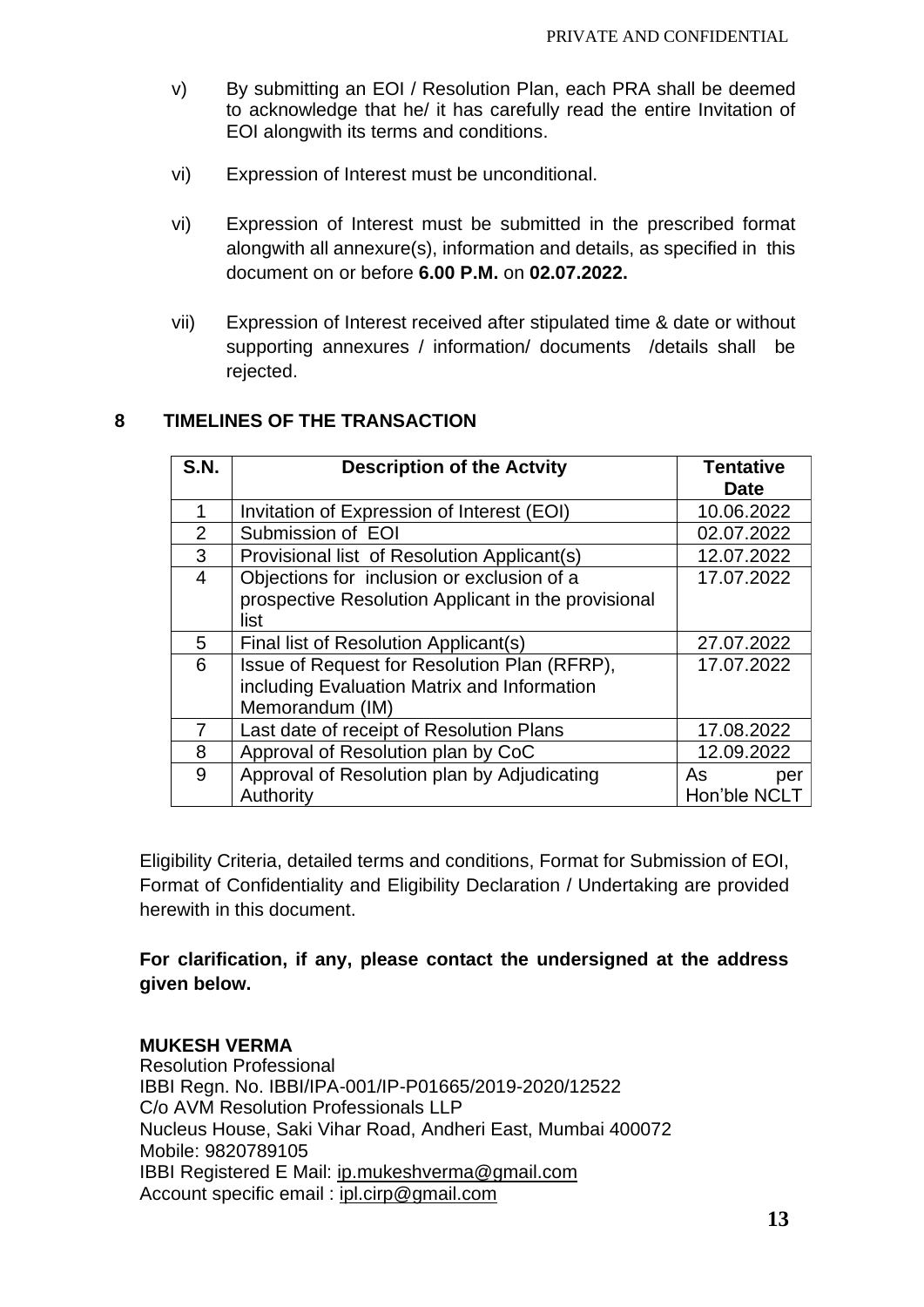### **Annexure- 'A'**

### **PERSONS NOT ELIGIBLE TO BE RESOLUTION APPLICANT (THE EXTRACT OF SECTION 29A OF IBC, 2016)**

A person shall not be eligible to submit a Resolution Plan, if such person, or any other person acting jointly or in concert with such person—

- a) is an undischarged insolvent;
- b) is a wilful defaulter in accordance with the guidelines of the Reserve Bank of India issued under the Banking Regulation Act, 1949 (10 of 1949);
- c) at the time of submission of the resolution plan has an account, or an account of a corporate debtor under the management or control of such person or of whom such person is a promoter, classified as non-performing asset in accordance with the guidelines of the Reserve Bank of India issued under the Banking Regulation Act, 1949 (10 of 1949) or the guidelines of a financial sector regulator issued under any other law for the time being in force, and at least a period of one year has lapsed from the date of such classification till the date of commencement of the corporate insolvency resolution process of the corporate debtor:

Provided that the person shall be eligible to submit a resolution plan if such person makes payment of all overdue amounts with interest thereon and charges relating to non performing asset accounts before submission of resolution plan:

Provided further that nothing in this clause shall apply to a resolution applicant where such applicant is a financial entity and is not a related party to the corporate debtor.

- Explanation I For the purposes of this proviso, the expression "related party" shall not include a financial entity, regulated by a financial sector regulator, if it is a financial creditor of the corporate debtor and is a related party of the corporate debtor solely on account of conversion or substitution of debt into equity shares or instruments convertible into equity shares, prior to the insolvency commencement date.
- Explanation II For the purposes of this clause, where a resolution applicant has an account, or an account of a corporate debtor under the management or control of such person or of whom such person is a promoter, classified as non-performing asset and such account was acquired pursuant to a prior resolution plan approved under this Code, then, the provisions of this clause shall not apply to such resolution applicant for a period of three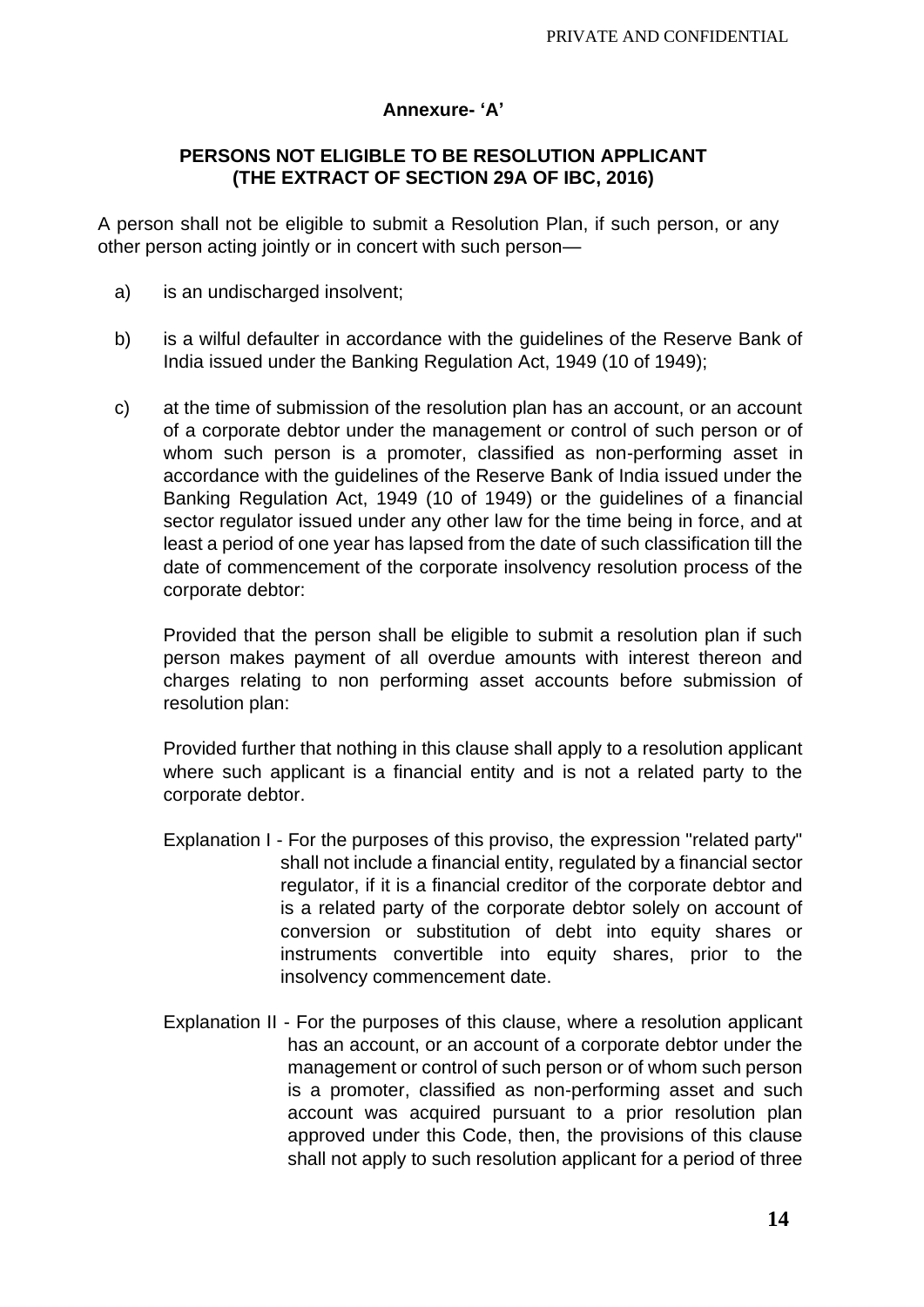years from the date of approval of such resolution plan by the Adjudicating Authority under this Code;

- d) has been convicted for any offence punishable with imprisonment
	- a) for two years or more under any Act specified under the Twelfth Schedule; or
	- b) for seven years or more under any law for the time being in force:

Provided that this clause shall not apply to a person after the expiry of a period of two years from the date of his release from imprisonment:

Provided further that this clause shall not apply in relation to a connected person referred to in clause(iii) of Explanation I;

e) is disqualified to act as a director under the Companies Act, 2013 (18 of 2013):

Provided that this clause shall not apply in relation to a connected person referred to in clause (iii) of Explanation I;

- f) is prohibited by the Securities and Exchange Board of India from trading in securities or accessing the securities markets;
- g) has been a promoter or in the management or control of a corporate debtor in which a preferential transaction, undervalued transaction, extortionate credit transaction or fraudulent transaction has taken place and in respect of which an order has been made by the Adjudicating Authority under this Code:

Provided that this clause shall not apply if a preferential transaction, undervalued transaction, extortionate credit transaction or fraudulent transaction has taken place prior to the acquisition of the corporate debtor by the resolution applicant pursuant to a resolution plan approved under this Code or pursuant to a scheme or plan approved by a financial sector regulator or a court, and such resolution applicant has not otherwise contributed to the preferential transaction, undervalued transaction, extortionate credit transaction or fraudulent transaction;

- h) has executed a guarantee in favour of a creditor in respect of a corporate debtor against which an application for insolvency resolution made by such creditor has been admitted under this Code and such guarantee has been invoked by the creditor and remains unpaid in full or part;
- i) is subject to any disability, corresponding to clauses (a) to (h), under any law in a jurisdiction outside India; or
- j) has a connected person not eligible under clauses (a) to (i).

Explanation I. — For the purposes of this clause, the expression "connected person" means :-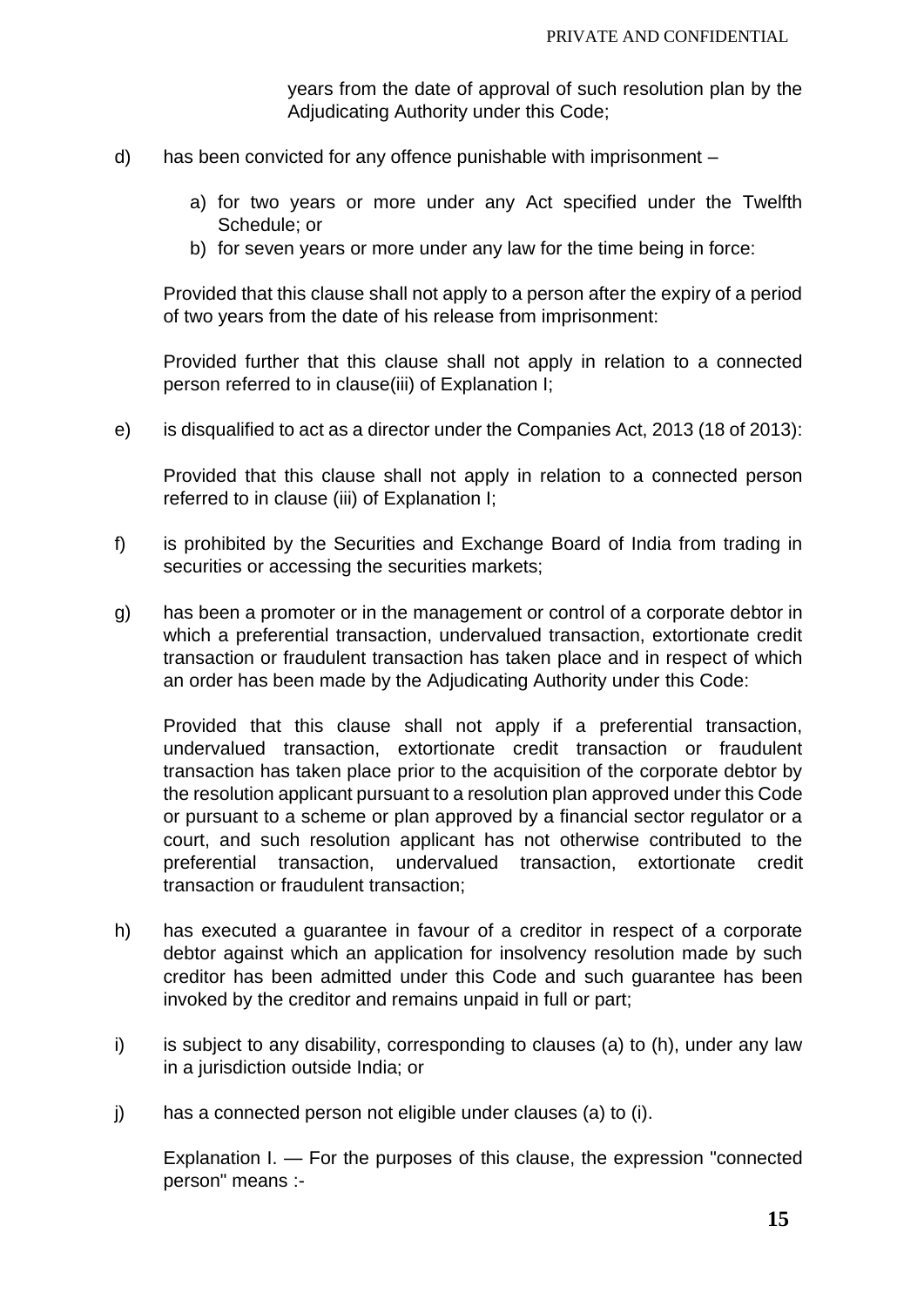- 1. any person who is the promoter or in the management or control of the resolution applicant; or
- 2. any person who shall be the promoter or in management or control of the business of the corporate debtor during the implementation of the resolution plan; or
- 3. the holding company, subsidiary company, associate company or related party of a person referred to in clauses (i) and (ii):

Provided that nothing in clause (iii) of Explanation I shall apply to a resolution applicant where such applicant is a financial entity and is not a related party of the corporate debtor:

Provided further that the expression "related party" shall not include a financial entity, regulated by a financial sector regulator, if it is a financial creditor of the corporate debtor and is a related party of the corporate debtor solely on account of conversion or substitution of debt into equity shares or instruments convertible into equity shares, prior to the insolvency commencement date;

- Explanation II For the purposes of this section, "financial entity" shall mean the following entities which meet such criteria or conditions as the Central Government may, in consultation with the financial sector regulator, notify in this behalf, namely:
- a. a scheduled bank;
- b. any entity regulated by a foreign central bank or a securities market regulator or other financial sector regulator of a jurisdiction outside India which jurisdiction is compliant with the Financial Action Task Force Standards and is a signatory to the International Organisation of Securities Commissions Multilateral Memorandum of Understanding;
- c. any investment vehicle, registered foreign institutional investor, registered foreign portfolio investor or a foreign venture capital investor, where the terms shall have the meaning assigned to them in regulation 2 of the Foreign Exchange Management (Transfer or Issue of Security by a Person Resident Outside India) Regulations, 2017 made under the Foreign Exchange Management Act, 1999 (42 of 1999);
- d. an asset reconstruction company registered with the Reserve Bank of India under section 3 of the Securitisation and Reconstruction of Financial Assets and Enforcement of Security Interest Act, 2002 (54 of 2002);
- e. an Alternate Investment Fund registered with Securities and Exchange Board of India;
- f. such categories of persons as may be notified by the Central Government.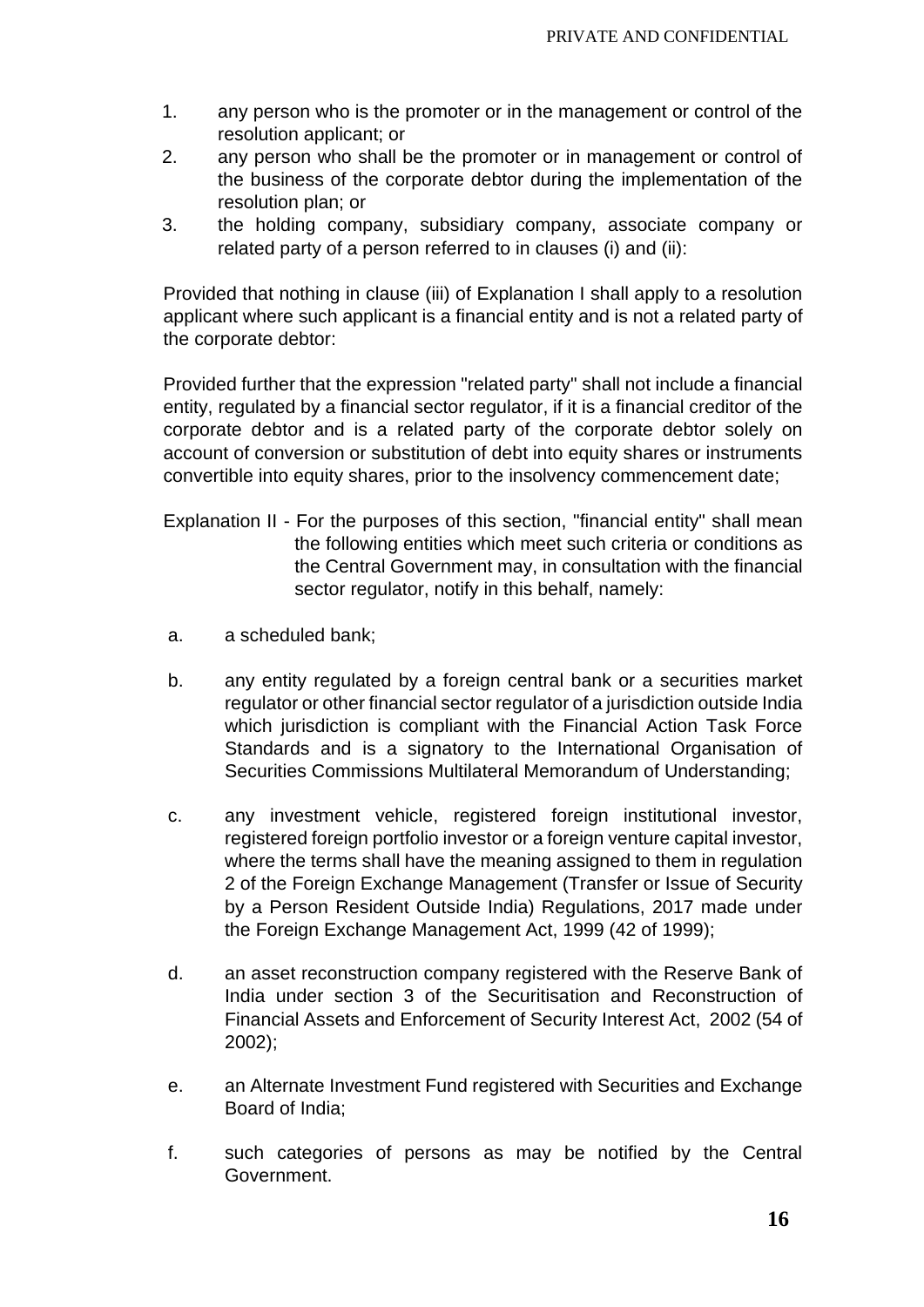### **Annexure – 'B'**

### **FORMAT OF SUBMISSION OF EOI**

[On the Letterhead of the Entity Submitting the EOI]

Date:

To

### **MUKESH VERMA,**

Resolution Professional, IMP Powers Limited, Nucleus House, Saki Vihar Road, Andheri East, Mumbai 400072

### Sub : **Expression of Interest ("EOI") for submitting Resolution Plan for IMP Powers Limited ("Corporate Debtor") undergoing Corporate Insolvency Resolution Process**

Dear Sir,

In response to the public advertisement on 10.06.2022 (Advertisement) inviting Expression of Interest (EOI) for submission of Resolution Plan as per the provisions of the Insolvency and Bankruptcy Code, 2016 ("IBC, 2016") and Insolvency and Bankruptcy Board of India (Insolvency Resolution Process for Corporate Persons) Regulations, 2016, we confirm that we have understood the eligibility criteria mentioned in the detailed invitation for EOI. We further confirm that we meet the necessary thresholds and criteria mentioned therein and submit our EOI for submission of a Resolution Plan for the Corporate Debtor.

We have attached all the supporting documents required to be submitted with EOI, as per advertisement and your e-mail dated ------

We affirm that the information furnished by us in this EOI and in the Annexure(s), to the best of our knowledge, is true, and correct and discovery of any false information or record at any time, will render the applicant/us ineligible to submit resolution plan, forfeit refundable deposit (if any) and attract penal action under the IBC 2016.

We understand that based on our aforesaid information, you / Committee of Creditors (CoC) of Corporate Debtor, shall evaluate our EOI for submitting the Resolution Plan for Corporate Debtor.

We also acknowledge that Resolution Professional (RP) reserves the right to seek any clarification or additional information or document from us for conducting due diligence to determine whether we qualify for the submission of the Resolution Plan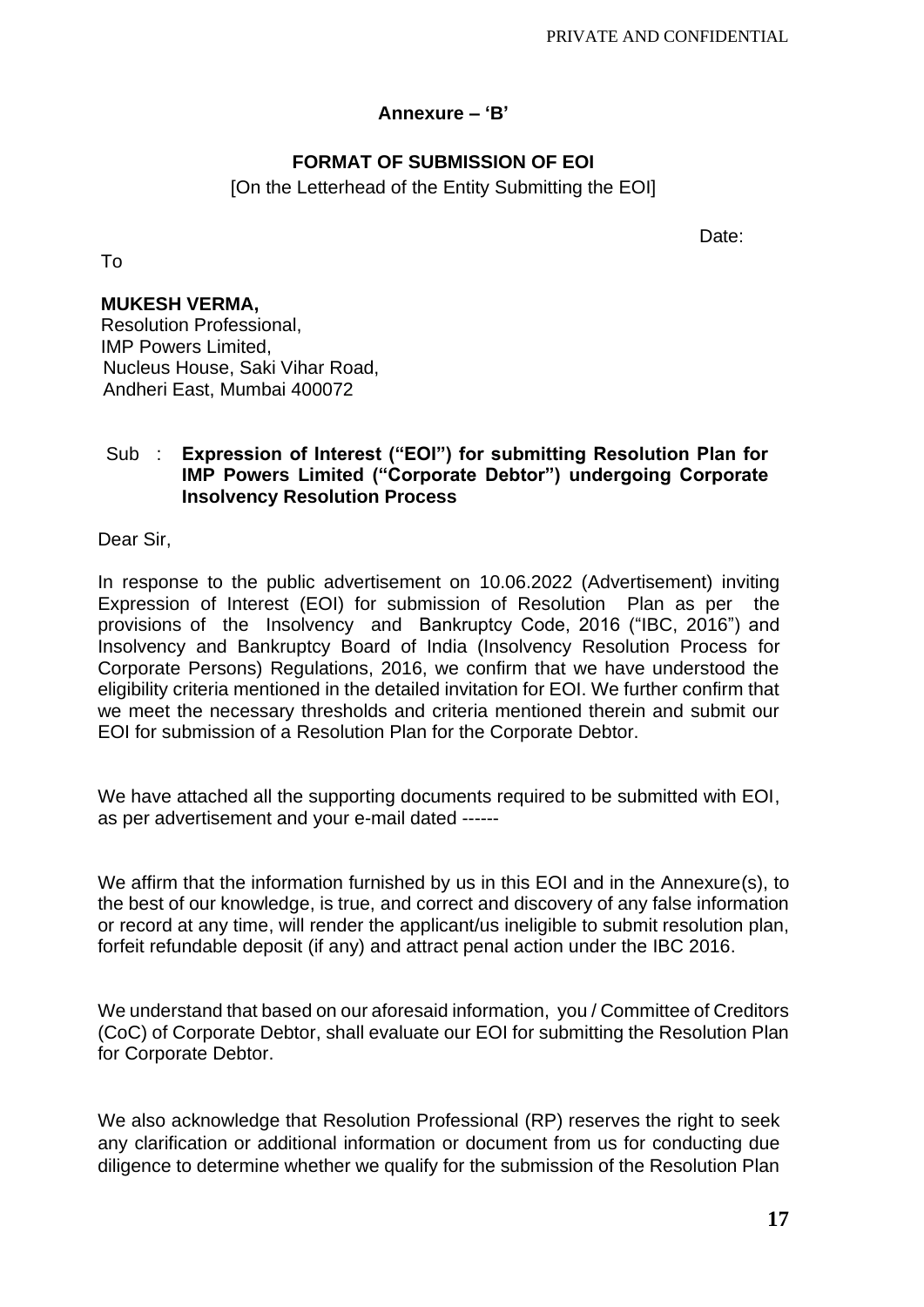or not, and to reject our EOI without disclosing any reason whatsoever, and without incurring any liability to the Applicant.

Yours Sincerely,

For and on behalf of [Insert the name of the entity submitting the EOI]

**Signature: Name of Signatory: Designation: Company seal/stamp**

**Encl :-**

- All relevant document / details as per **Annexure "C"**
- General Information as per **Annexure "D"** alongwith all supporting documents

#### **Note :-**

- In case of Consortium / Applicant, the EOI shall be signed by the nominated Lead.
- The person signing the EOI and other supporting documents should be an authorised signatory supported by necessary Board resolution / authorization letter.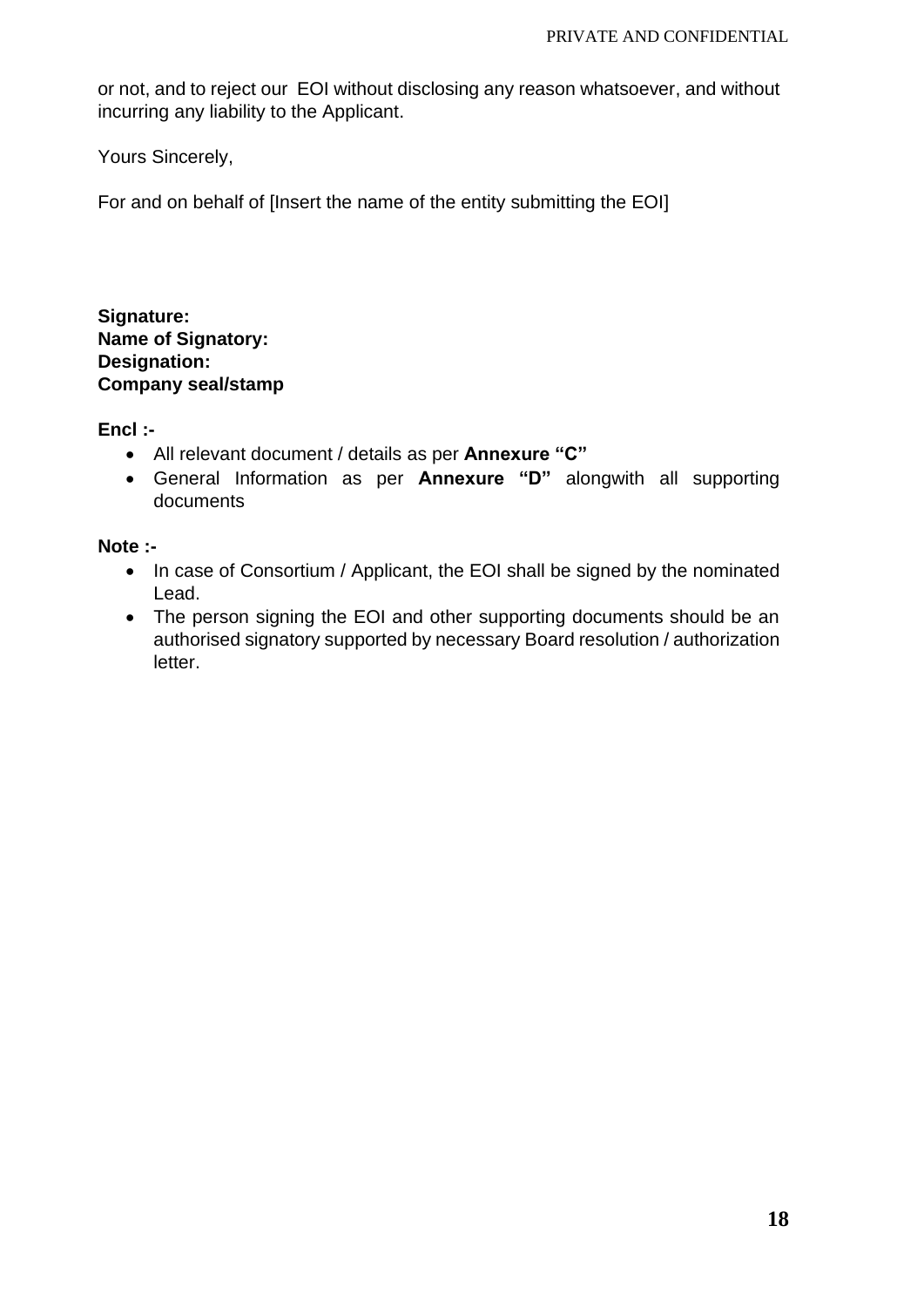### **Annexure – 'C'**

### **SUPPORTING DOCUMENTS REQUIRED TO BE SUBMITTED WITH EOI**

- Profile of Prospective Resolution Applicant;
- **Legal Documents:** Copies of Certificate of Registration / Incorporation and Constitutional Documents (Memorandum and Articles of Association / Bye laws) of Resolution Applicant;
- Copy of PAN, Aadhar card for individual;
- Address proof;
- **For Net-worth:** Certified true copies of Audited financial statements of immediately preceding 4 (four) years of PRA and / or its promoter / promoter group or any other group company as per eligibility criteria or CA certificate for Net worth as applicable. In case Applicant is an individual whether individually or part of consortium , CA certificate for Net worth is a must .
- **For Turnover :** Certified true copies of Audited financial statements of immediately preceding 4 (four) years of PRA and / or its promoter / promoter group or any other group company as per eligibility criteria or CA certificate for turnover as applicable. In case Applicant is an individual whether individually or part of consortium , CA certificate for turnover is a must .
- Certified true copy of Audited Financial Statements alongwith auditors report thereon for immediately preceding 4 (four ) years,
- Undertaking for fulfillment of Eligibility Criteria as per **Annexure - II** alongwith details as per **Annexure – III;**
- Confidential Undertaking **Annexure – IV;**
- Declaration and Undertaking under section 29A of IBC 2016 **Annexure – V & VI;**
- Undertaking for site visit **Annexure – VII;**
- A notarized declaration from PRA in order to demonstrate that the promoter/promoter group or any other group company are part of the same group, in case the interested party is using such entities for meeting the eligibility criteria. Please note that PRA shall provide all relevant documents for its promoter / promoter group or any other group company, if required to meet the eligibility criteria;
- Any other documents / information which prospective Resolution Applicant finds necessary to share or as may be notified by the RP from time to time;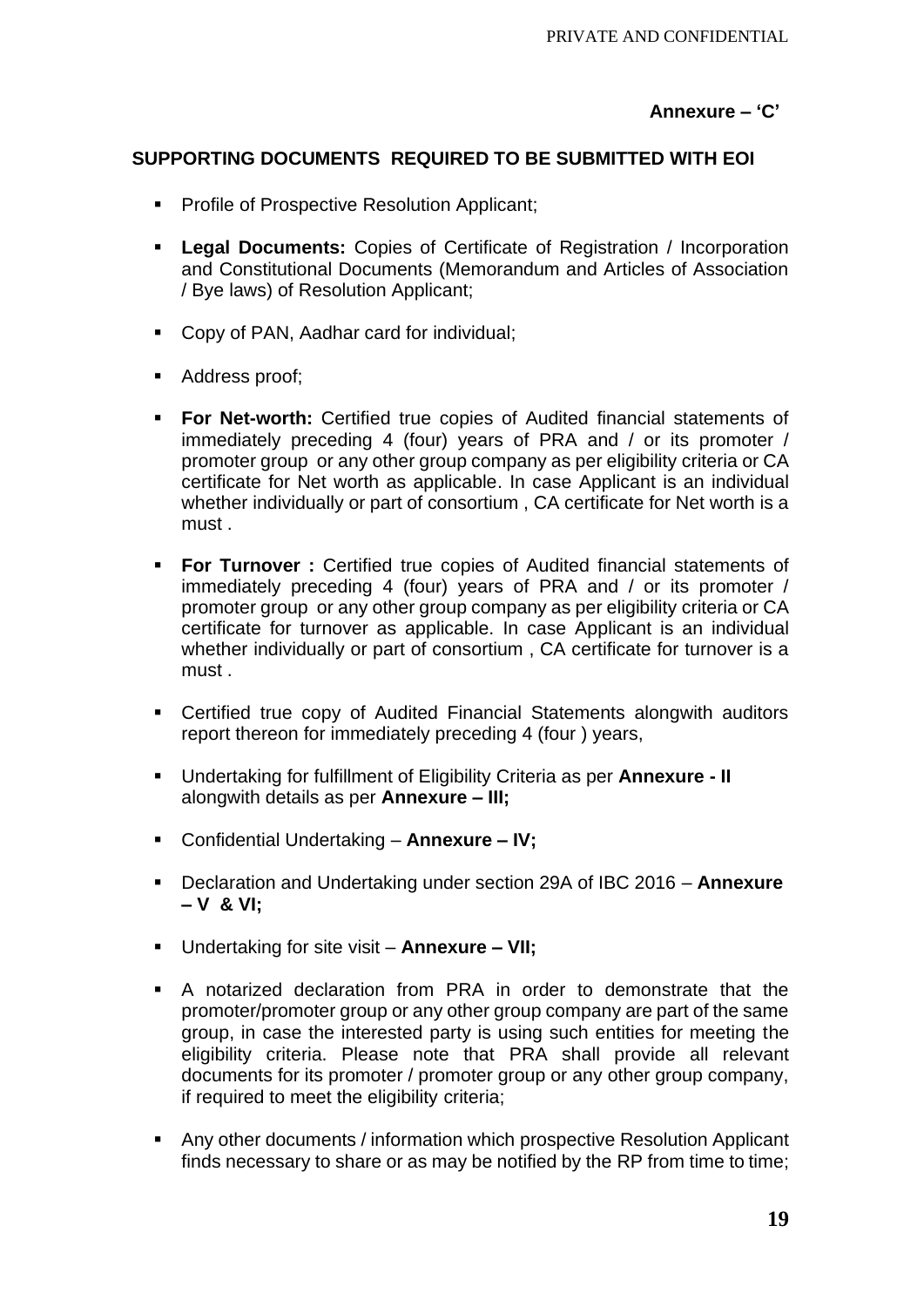#### **Annexure – 'D'**

#### **GENERAL INFORMATION OF PROSPECTIVE RESOLUTION APPLICANT (PRA)**

**1. Name and address (with proof) of the Resolution Applicant:**

**2. Date of establishment of Resolution Applicant / Promoter Group alongwith supporting document:**

#### **3. Core area of expertise of Resolution Applicant:**

#### **4. Contact Person:**

| Name:         |  |
|---------------|--|
| Designation:  |  |
| Telephone No: |  |
| Mobile No.:   |  |
| Email:        |  |

#### **5. PAN No, CIN No and / or Aadhar No or equivalent details of Resolution Applicant alongwith copy of supporting documents:**

#### **6. Company / Organisation Profile:**

i. Company's / Organisations's Financial Profile (consolidated / standalone as applicable):

(Note: The Company / organization profile should necessarily include tangible net worth of the preceding four years and total turnover of the preceding four years. Where the entity submitting the EOI is a financial investor / fund entity, please provide details pertaining to "assets under management" and/ or "committed funds" for the preceding four years or the committed funds available as on 31st March, 2021 for investment.)

- ii. Experience in the relevant sector(s):
- iii. History if any, of the Company or affiliates of the Company being declared a 'willful defaulter' or 'non-cooperative borrower' or 'non-performing asset':
- iv. Details of Consortium / SPV, if any, as per **Annexure – I;**

(Note: In case of consortium / SPV, the details set out above are also to be provided for each of the member of the consortium / sponsors of SPV)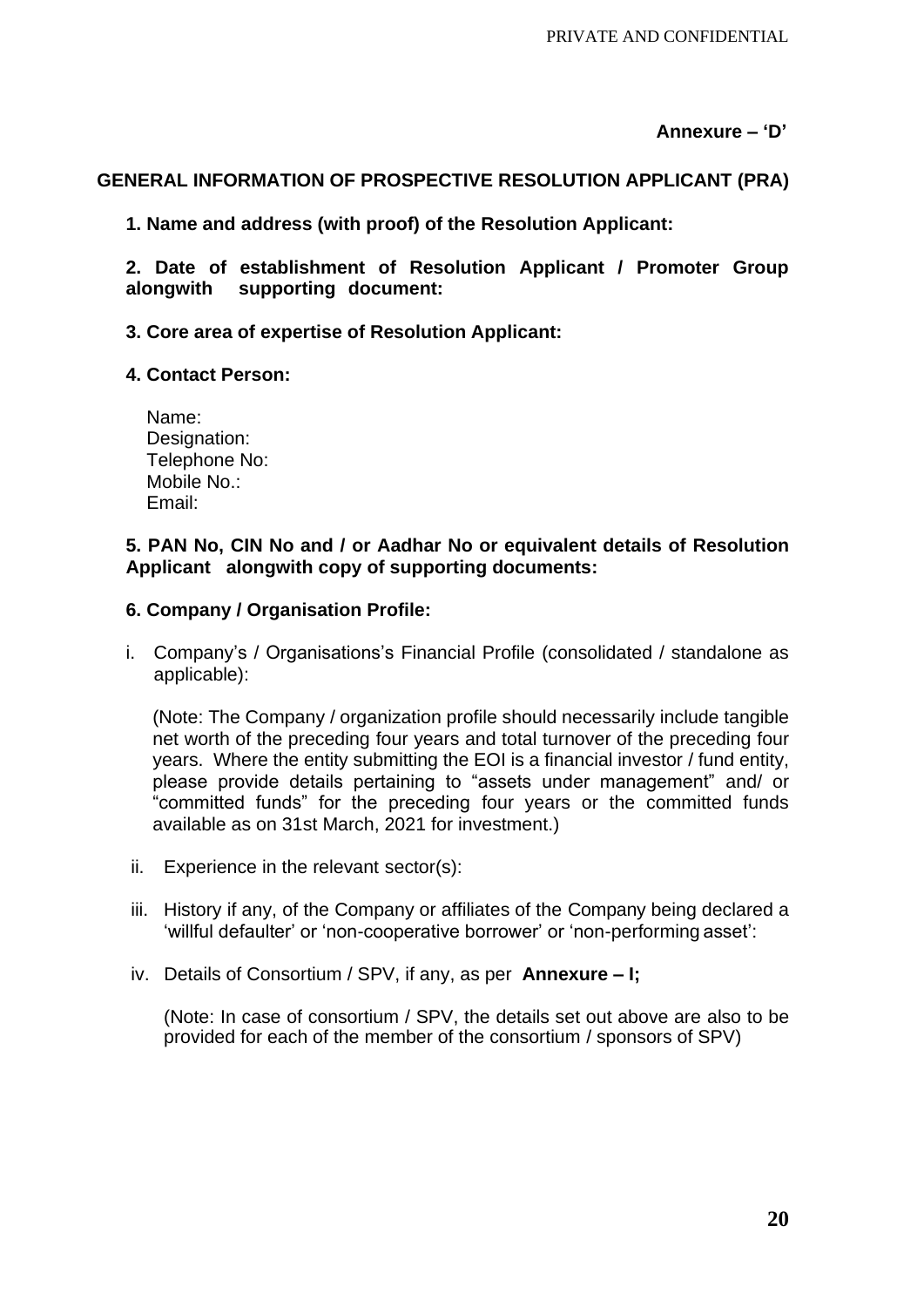### **Annexure – 'I'**

# **DETAILS OF CONSORTIUM / SPONSORS OF SPV**

| Name of the Member | % of Share in<br>the<br>Consortium /<br><b>SPV</b> | <b>Nominated as Lead</b> |
|--------------------|----------------------------------------------------|--------------------------|
|                    |                                                    |                          |
|                    |                                                    |                          |
|                    |                                                    |                          |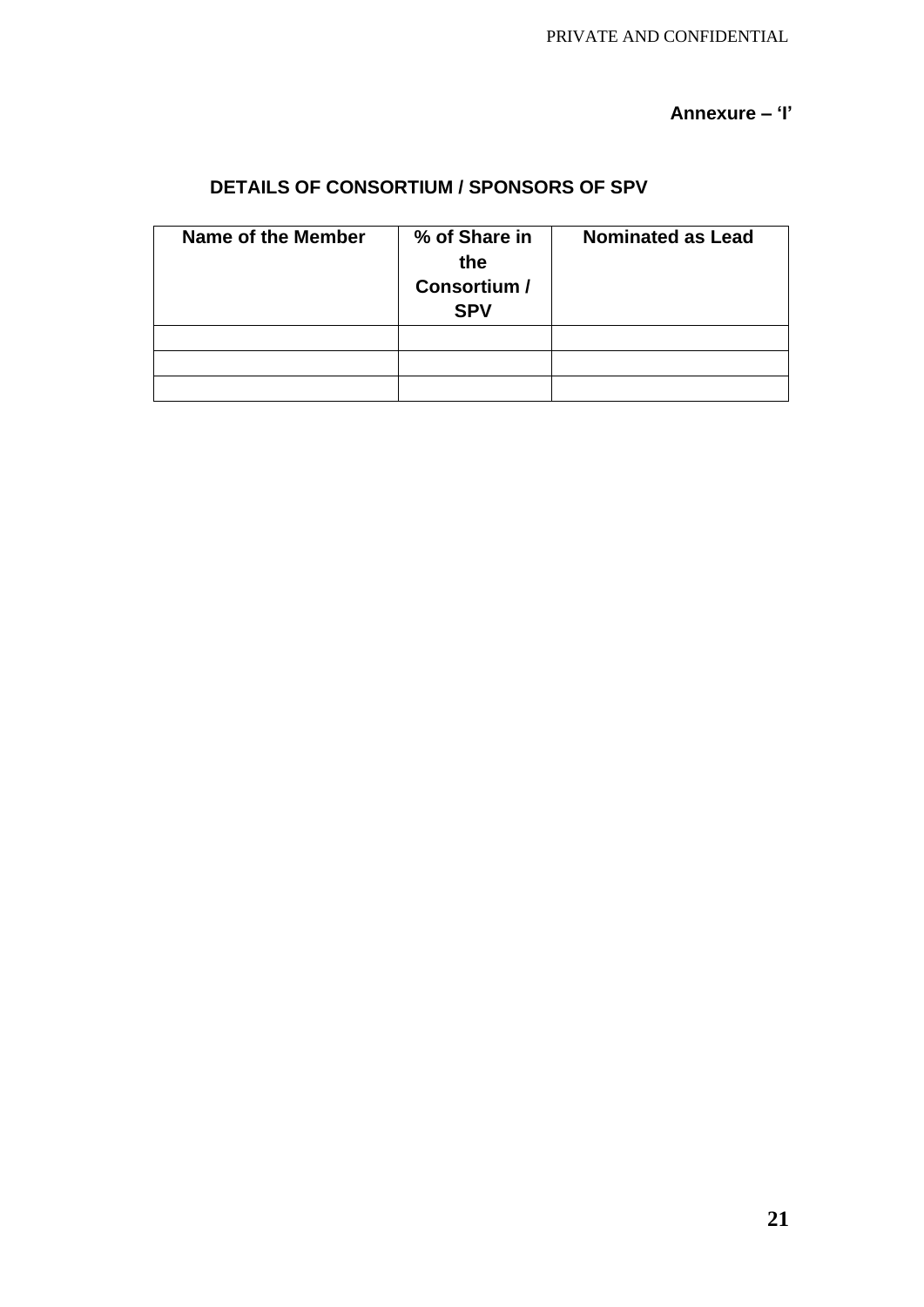PRIVATE AND CONFIDENTIAL

#### **Annexure – 'II'**

### **(On Letterhead of the Resolution Applicant)**

### **UNDERTAKING FOR FULFILLMENT OF ELIGIBILITY CRITERIA**

|         | This Undertaking and confirmation has been signed by                                       |                       |        |                                   |                |    |
|---------|--------------------------------------------------------------------------------------------|-----------------------|--------|-----------------------------------|----------------|----|
| a       | Prospective                                                                                | Resolution Applicant, | having | its                               | office         | at |
|         |                                                                                            |                       |        |                                   | acting through |    |
| Mr./Ms. |                                                                                            |                       |        | $\,$ , the authorized signatory / |                |    |
|         | authorized representative (which expression shall, unless repugnant to the context,        |                       |        |                                   |                |    |
|         | include its successors in business, administrators in business, administrators, insolvency |                       |        |                                   |                |    |
|         | professional, liquidator and assigns or legal representative) on _______day of ________,   |                       |        |                                   |                |    |
|         | 2022 and submitted to Mr. MUKESH VERMA, an Insolvency Professional having IBBI             |                       |        |                                   |                |    |
|         | Regn. No. IBBI/IPA-001/IP-P01665/2019-2020/12522, who is functioning as Resolution         |                       |        |                                   |                |    |
|         | Professional (RP) in the matter of IMP Powers Limited, a company registered under          |                       |        |                                   |                |    |
|         | Companies, Act, 1956 (herein after referred as "IMP" or "Corporate Debtor") under          |                       |        |                                   |                |    |
|         | Corporate Insolvency Resolution Process pursuant to Hon'ble NCLT, Divison Bench,           |                       |        |                                   |                |    |
|         | Court-1, Ahmedabad vide Order dated 29.03.2022 (CP No.IB/203/2020).                        |                       |        |                                   |                |    |

**THEREFORE**, in line with the Regulation 36A (7) of the Insolvency and Bankruptcy Board of India (Insolvency Resolution Process for Corporate Persons) Regulations, 2016, the Prospective Resolution Applicant hereby undertakes and confirms as follows:

**WE HEREBY UNDERTAKE AND CONFIRM** that I / we meet the criteria specified by the Committee under clause (h) of sub-section (2) of Section 25 of the Insolvency and Bankruptcy Code, 2016;

**WE FURTHER UNDERTAKE** that we shall intimate the Resolution Professional / Resolution Professional forthwith if I / we become ineligible at any time during the corporate insolvency resolution process of IMP;

**WE FURTHER UNDERTAKE AND CONFIRM** that every information and records provided by us in expression of interest is true and correct and discovery of any false information or record at any time will render the applicant ineligible to submit resolution plan, forfeit any refundable deposit, and attract penal action under the Insolvency and Bankruptcy Code, 2016.

Signed on behalf of  $M/s$ 

by  $\overline{\phantom{a}}$ 

(Name and Designation) Authorised Signatory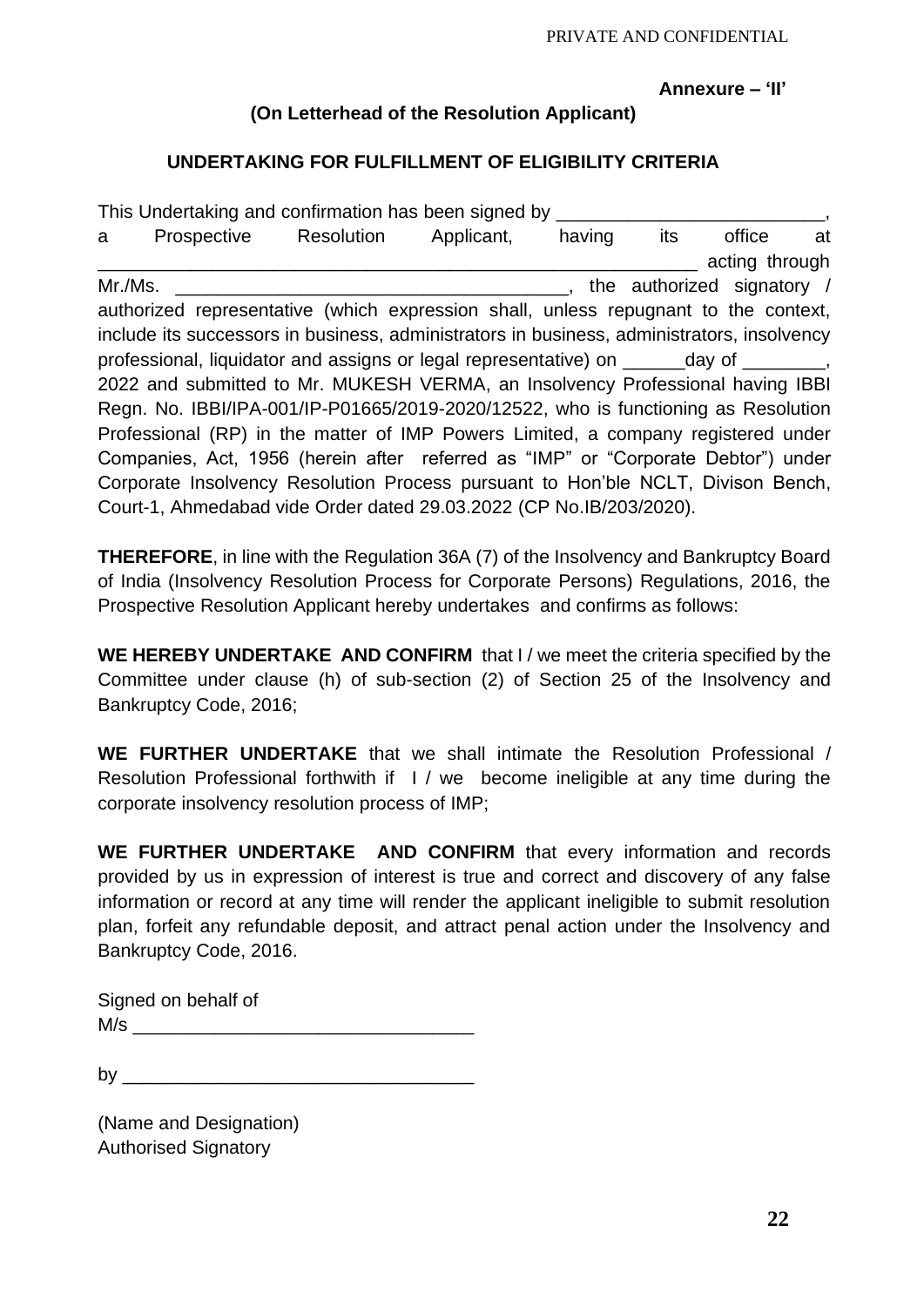#### **Annexure – 'III'**

# **DETAILS REGARDING FULFILLMENT OF ELIGIBILITY CRITERIA**

| <b>S</b> No    | <b>Eligibility</b>                                                                                                                                                                                                                                                                                                                                                                    | <b>Criteria</b>                                                                                                                                                                                                                                                                                                                                                           | <b>Details of PRA</b> |
|----------------|---------------------------------------------------------------------------------------------------------------------------------------------------------------------------------------------------------------------------------------------------------------------------------------------------------------------------------------------------------------------------------------|---------------------------------------------------------------------------------------------------------------------------------------------------------------------------------------------------------------------------------------------------------------------------------------------------------------------------------------------------------------------------|-----------------------|
| 1              | Private/<br>For<br>public<br>limited<br>company,<br>LLP, body corporate<br>whether incorporated<br>in India or outside<br>India or a consortium<br>thereof falling under<br>same group.<br>(category A)                                                                                                                                                                               | Minimum tangible net worth (TNW) of<br>$\bullet$<br>Rs2000 Lakhs or average turnover of<br>Rs.10000 lakhs at the group level, as<br>per the audited financial statements of<br>last four years, starting not earlier than<br>Financial year 2020-21. In case the<br>entity was not in existence for four<br>years, the average to be taken for the<br>years of existence. |                       |
| $\overline{2}$ | For Individual investor<br>(Individual investor to<br>include<br>immediate<br>family<br>members<br><b>HUFs</b><br>family<br>and<br>trusts<br>(category B)                                                                                                                                                                                                                             | Minimum tangible net worth of Rs 1000<br>۱۰<br>lakhs or minimum turnover of Rs. 5000<br>lakhs as per latest audited Balance<br>sheet / latest income tax return / latest<br>certificate from chartered accountant.                                                                                                                                                        |                       |
| З              | Financial $\vert \bullet \vert$<br>For<br>Investor (FI) / Mutual<br><b>Funds</b><br>$\sqrt{2}$<br>Private<br>Equity/<br>Venture<br>Capital<br>Funds,<br>Domestic/<br>foreign<br>Investment<br>institutions,<br>Non-<br><b>Banking</b><br>Finance<br>Companies (NBFC),<br>Asset<br>Reconstruction<br>Companies, Banks<br>and similar entities<br>consortium<br>0r<br>a<br>Category C") | Total<br>under<br>assets<br>Management<br>(AUM) / Loan Portfolio / Committed<br>availability for<br>funds<br>investment/<br>deployment in Indian companies or<br>Indian assets of minimum Rs. 20000<br>Lakhs at the end of the immediately<br>preceding completed financial year.                                                                                         |                       |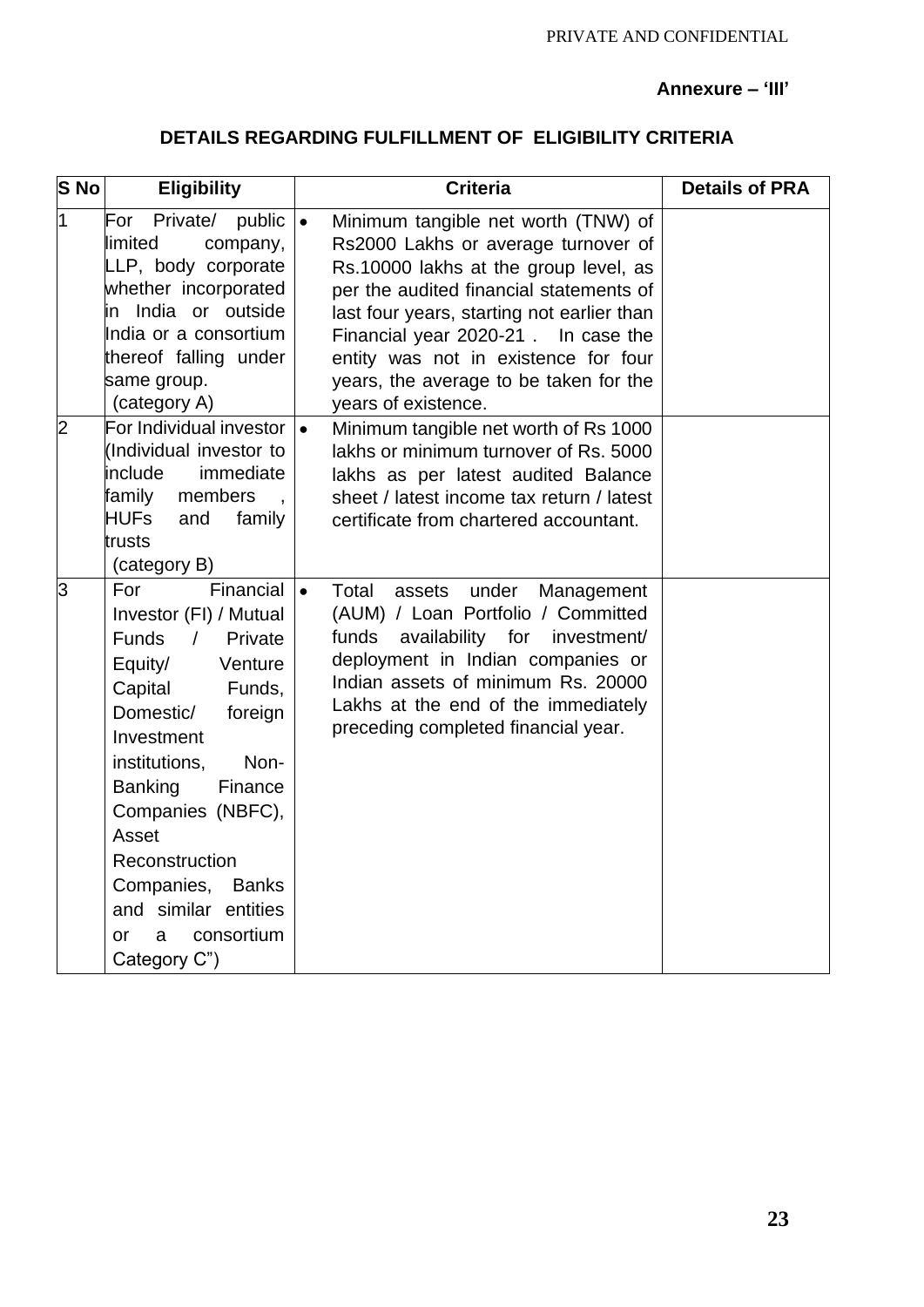| 4 | For Consortium of          | j.l  | Lead member must hold at least 25%                                               |  |
|---|----------------------------|------|----------------------------------------------------------------------------------|--|
|   | Body Corporate(s) /        |      | equity in the consortium                                                         |  |
|   | Individual(s)              | ii.  | All members of the Consortium / SPV                                              |  |
|   | Financial Investor(s)      |      | in categories A or B shall have                                                  |  |
|   | (FI) / Body corporate,     |      | positive TNW at the end of FY 2020-                                              |  |
|   | individual<br>and<br>/or   |      | 21. In case any member falling in                                                |  |
|   | <b>Financial Investor.</b> |      | Category A or B has negative net                                                 |  |
|   |                            |      | worth<br>31.03.2021,<br>as<br>at<br>the                                          |  |
|   |                            |      | Consortium / SPV shall not be eligible                                           |  |
|   |                            | iii. | In case the consortium / SPV is of                                               |  |
|   |                            |      | body corporates, TNW and turnover of                                             |  |
|   |                            |      | consortium shall be calculated based                                             |  |
|   |                            |      | on their weighted average i.e. the                                               |  |
|   |                            |      | aggregates of such portions of their                                             |  |
|   |                            |      | TNW and turnover, as is proportionate<br>to their shareholding in the consortium |  |
|   |                            |      | / SPV, will count towards<br>the                                                 |  |
|   |                            |      | qualification criteria of TNW<br>and                                             |  |
|   |                            |      | under<br>this<br>EOI.<br><b>The</b><br>turnover                                  |  |
|   |                            |      | consortium/SPV per-se should satisfy                                             |  |
|   |                            |      | condition of Category A.                                                         |  |
|   |                            | iv.  | In case of consortium / SPV of                                                   |  |
|   |                            |      | individuals, TNW and turnover shall                                              |  |
|   |                            |      | be calculated based on weighted                                                  |  |
|   |                            |      | average of their respective net worth                                            |  |
|   |                            |      | and turnover i.e. the aggregates of                                              |  |
|   |                            |      | such portions of their TNW/ turnover,                                            |  |
|   |                            |      | proportionate<br>their<br>to<br>as<br>is                                         |  |
|   |                            |      | shareholding in the consortium, will                                             |  |
|   |                            |      | count towards the qualification criteria                                         |  |
|   |                            |      | of TNW and turnover under this EOI.                                              |  |
|   |                            |      | The Consortium/ SPV per-se should<br>satisfy condition of category B;            |  |
|   |                            | v.   | In case the consortium/ SPV is of                                                |  |
|   |                            |      | Fls/ Funds/ PE Investors/ NBFCs/                                                 |  |
|   |                            |      | Any other applicants, AUM/ Loan                                                  |  |
|   |                            |      | Portfolio of consortium shall be                                                 |  |
|   |                            |      | calculated based on their weighted                                               |  |
|   |                            |      | average i.e. the aggregate of such                                               |  |
|   |                            |      | portions of their AUM/Loan Portfolio                                             |  |
|   |                            |      | proportionate<br>their<br>as<br>is<br>to                                         |  |
|   |                            |      | shareholding in the consortium/ SPV                                              |  |
|   |                            |      |                                                                                  |  |
|   |                            |      | will count towards the qualification<br>of AUM/Loan Portfolio.<br>criteria       |  |
|   |                            |      | funds                                                                            |  |
|   |                            |      | Similarly,<br>the<br>committed                                                   |  |
|   |                            |      | available for investment/ deployment                                             |  |
|   |                            |      | in Indian companies or Indian assets                                             |  |
|   |                            |      | shall be based on their weighted                                                 |  |
|   |                            |      | average i.e. the aggregate of such                                               |  |
|   |                            |      | portion of their committed funds                                                 |  |
|   |                            |      | available<br>for<br>investment                                                   |  |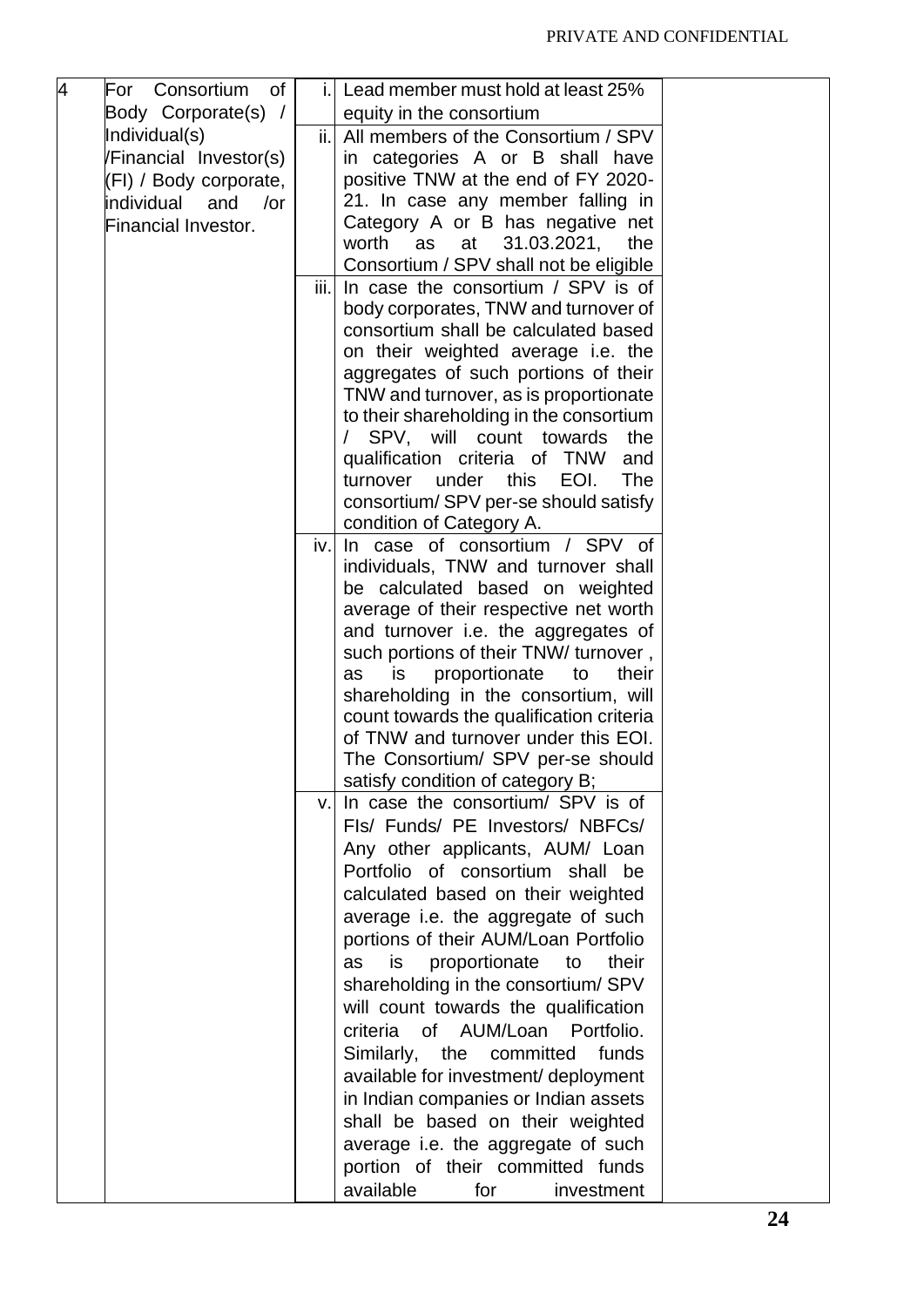|                                                                   | /deployments in Indian companies or                                        |  |  |  |
|-------------------------------------------------------------------|----------------------------------------------------------------------------|--|--|--|
|                                                                   | Indian assets as is proportionate to                                       |  |  |  |
|                                                                   | their shareholding in the consortium                                       |  |  |  |
|                                                                   | will count towards the qualification                                       |  |  |  |
|                                                                   | criteria of committed funds. The                                           |  |  |  |
|                                                                   | consortium/ SPV per-se should                                              |  |  |  |
|                                                                   | satisfy condition of Category C.                                           |  |  |  |
| vi.l                                                              | In case consortium/ SPV comprises                                          |  |  |  |
|                                                                   |                                                                            |  |  |  |
|                                                                   | members from Category A & B, the<br>criterion applicable to the individual |  |  |  |
|                                                                   | members will be the criterion as                                           |  |  |  |
|                                                                   | applicable to the category it belongs                                      |  |  |  |
|                                                                   | as recalculated based on its share in                                      |  |  |  |
|                                                                   | the consortium/ SPV i.e. each                                              |  |  |  |
|                                                                   | consortium/ SPV member will satisfy                                        |  |  |  |
|                                                                   | the criterion applicable to its category                                   |  |  |  |
|                                                                   | as multiplied by its share in the                                          |  |  |  |
|                                                                   | consortium/ SPV. The consortium/                                           |  |  |  |
|                                                                   | SPV per-se should satisfy condition                                        |  |  |  |
|                                                                   | of Category A                                                              |  |  |  |
| vii.                                                              | In case consortium/ SPV comprises                                          |  |  |  |
|                                                                   | members from Category B & C or                                             |  |  |  |
|                                                                   | from Category A & C or Category A,                                         |  |  |  |
|                                                                   | B & C, the criterion applicable to the                                     |  |  |  |
|                                                                   | individual<br>members will<br>be<br>the                                    |  |  |  |
|                                                                   | criterion<br>applicable<br>the<br>as<br>to                                 |  |  |  |
|                                                                   | category it belongs as recalculated                                        |  |  |  |
|                                                                   | based on its share in the consortium/                                      |  |  |  |
|                                                                   | SPV i.e. each consortium/ SPV                                              |  |  |  |
|                                                                   | member will satisfy the criterion                                          |  |  |  |
|                                                                   | applicable to<br>its<br>category<br>as                                     |  |  |  |
|                                                                   | multiplied by its share in the                                             |  |  |  |
|                                                                   | consortium/SPV.                                                            |  |  |  |
|                                                                   | viii. No change in lead member or any                                      |  |  |  |
|                                                                   | member whose financials have been                                          |  |  |  |
|                                                                   | used to meet the criteria set out                                          |  |  |  |
|                                                                   | herein shall be permitted after the                                        |  |  |  |
|                                                                   | last date for submission of EOI                                            |  |  |  |
| PRA shall not be an ineligible person as prescribed under Section |                                                                            |  |  |  |
|                                                                   | 29A of the Insolvency and Bankruptcy Code, 2016.                           |  |  |  |

*Note : The applicant shall submit the documentary proofs alongwith calculation of net worth and turnover, as part of this Annexure- "III".*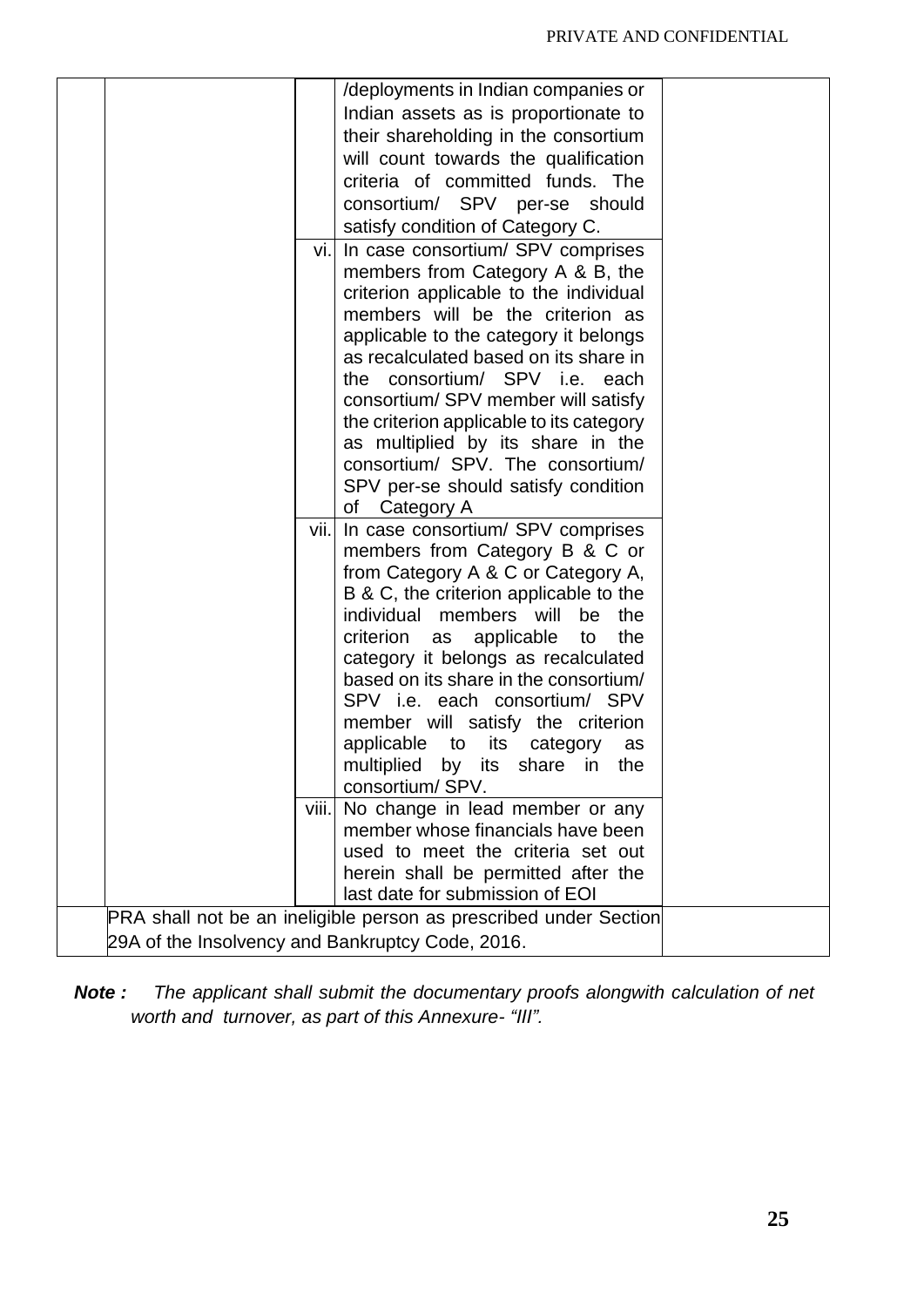#### **Annexure – 'IV'**

### **CONFIDENTIALITY UNDERTAKING (To be executed on stamp paper)**

To

#### **MUKESH VERMA,**

Resolution Professional, IMP Powers Limited, Nucleus House, Saki Vihar Road, Andheri East, Mumbai 400072

Sub : **Undertaking under section 29 of the Insolvency and Bankruptcy Code, 2016 and Regulation 36A(7)(g) of the Insolvency and Bankruptcy Board of India (Insolvency Resolution Process for Corporate Persons) Regulations, 2016 (CRP ) to maintain confidentiality.**

Dear Sir,

#### **I/We understand that**:

- 1 Corporate Insolvency Resolution Process (CRP) has been initiated for IMP Powers Limited ("Corporate Debtor") as per the provisions of Insolvency and Bankruptcy Code 2016 (IBC 2016 ), by an order of Hon'ble NCLT, Divison Bench, Court-1, Ahmedabad, dated 29.03.2022 in CP No. IB/203/2020 and Mr. Mukesh Verma IBBI Regn. No. IBBI/IPA-001/IP-P01665/2019- 2020/12522, has been appointed as the Interim Resolution Professional (RP) by the NCLT and confirmed as the Resolution Professional by the members of COC in the first COC meeting dated 28.04.2022
- 2 Pursuant to order dated 29.03.2022 by the NCLT, the powers of Board of Directors of Corporate Debtor was suspended and now vests with Mr. MUKESH VERMA, Resolution Professional (RP) of Corporate Debtor.
- 3 It is the duty of the Resolution Professional under the IBC, 2016 to prepare an Information Memorandum (IM) of the Corporate Debtor, in this case, IMP Powers Limited, and invite prospective Resolution Applicant(s) to submit resolution plan(s).

#### **I/We hereby declare and undertake as under**:

- 1 Pursuant to the invitation by the Resolution Professional to prospective resolution applicants to submit resolution plans ("transaction"), we are interested in submitting a resolution plan (bid / proposal) to the Resolution Professional;
- 2 I/ We require a copy of the IM of Corporate Debtor and other relevant Information in physical / electronic form, relating to Corporate Debtor that may be necessary to submit a resolution plan for Corporate Debtor by us,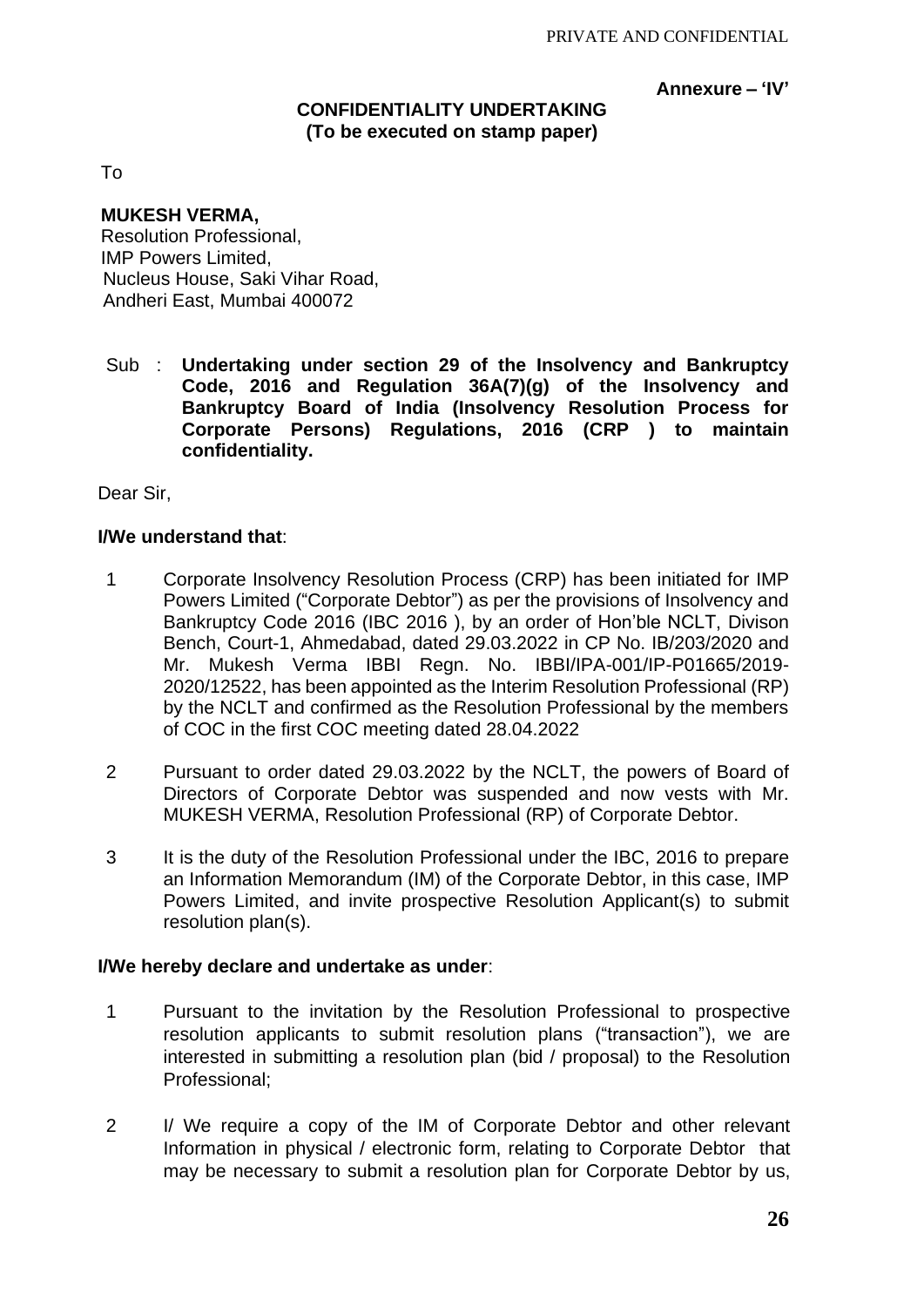either directly or through our affiliates. We note, understand and acknowledge that:-

- i) You have prepared IM of Corporate Debtor in terms of Section 29 read with the relevant regulations framed under the IBC, 2016. We further note and understand that the information contained in the IM is confidential information and can be made available to a prospective resolution applicant only after obtaining an undertaking of confidentially as required under Section 29 of the IBC, 2016 and Regulation 36 of the Insolvency and Bankruptcy Board of India (Insolvency Resolution Process for Corporate Persons) Regulations, 2016 (CRP ) only for the purpose of the Transaction;
- ii) The IM has been prepared on the basis of information provided by the management of Corporate Debtor and its creditors. The Resolution Professional is sharing the IM with us for information purposes only. No representation or warranty, express or implied, is given by the Resolution Professional or the advisors appointed by the Resolution Professional or any of its partners, directors, officers, affiliates, employees, advisors or agents (unless specifically mentioned under the provisions of the IBC 2016 ) as to the accuracy or completeness of the contents of this IM or any other document or information supplied, or which may be supplied at any time or any opinions or projections expressed herein or therein;
- iii) The IM is a dynamic document and may be updated from time to time till such time the resolution plan is approved by the committee of creditors of Corporate Debtor;
- iv) Other additional information relating to Corporate Debtor may be necessary for the Transaction; and
- v) Any additional or supplementary information or clarification besides the IM, including those provided by way of emails or on telephone provided to us by the Resolution Professional / Resolution Professional or his team members, including legal advisors are also confidential in nature and shall be construed as a part of the IM.
- 3 The IM, together with any additional or supplementary information or clarification, including those provided by way of emails or on telephone by the Resolution Professional or his team members, including advisors is referred as "Confidential Information";
- 4 I / We, am / are executing this undertaking of confidentiality to maintain confidentiality in respect of the information contained in the IM as mandated by the IBC, 2016 and CRP Regulations;
- 5 In terms of Section 29 of the IBC 2016 and Regulation 36 of the CRP Regulations, we agree and undertake:-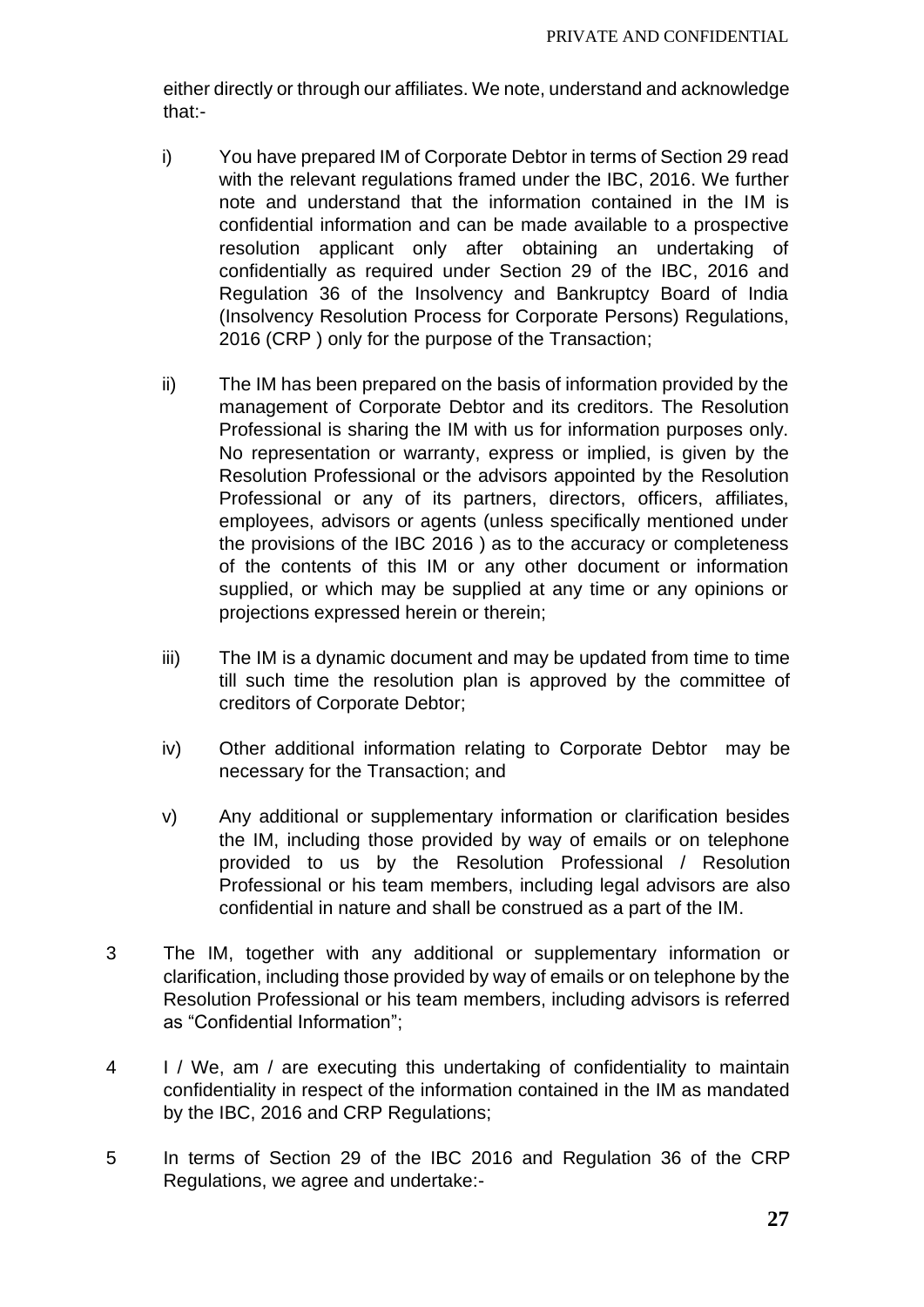- a) To maintain confidentiality of the information as detailed in the IM and of any other information received by us and not to use such information to cause an undue gain or undue loss to itself or any other person;
- b) To comply with the requirement of Section 29(2) of IBC 2016;
- c) In terms of Section 29(2) of the IBC, 2016, to
	- i) Comply with provisions of law for time being in force relating to confidentiality and insider trading;
	- ii) Protect any intellectual property and confidential information of Corporate debtor / and its subsidiary company(s), which we may have access to; and.
	- iii) Not to share this information/relevant information with any third party unless clauses (i) and (ii) above are complied with.
- d) Except as provided herein, we will not disclose the contents of Confidential Information, as updated from time to time, to any person other than to our affiliates (including, for avoidance of any doubt, and our and their directors, officers, employees, agents or advisors (including, without limitation, financial advisors, attorneys, bankers, consultants and accountants) and potential financing sources (collectively ,our "Representatives") who need to know such Confidential Information for the purpose of the Transaction provided, that such Representatives have been directed to comply with the confidentiality and use obligations of this undertaking in case any Confidential Information is disclosed to them. We will be solely responsible for any breach of the provisions of this undertaking of confidentiality by any of our Representatives, except for those Representatives who have a separate undertaking of confidentiality with you.
- 6 I/ We accept and acknowledge that the Confidential Information has been developed or obtained by Corporate Debtor through investment of significant time, effort and expense, and that the Confidential Information is valuable, special and unique asset of Corporate Debtor which provides Corporate Debtor with a significant competitive advantage, and needs to be protected from improper disclosures. We further understand and accept that the information contained in the Confidential Information, as updated from time to time, cannot be used for any purpose other than for the Transaction. Accordingly, we agree and undertake to direct our Representatives to:
	- a) Maintain confidentiality of the Confidential Information, as provided from time to time, and not to use such Confidential Information to cause an undue gain to us or undue loss to any other person including corporate debtor or any of its creditors and stakeholders;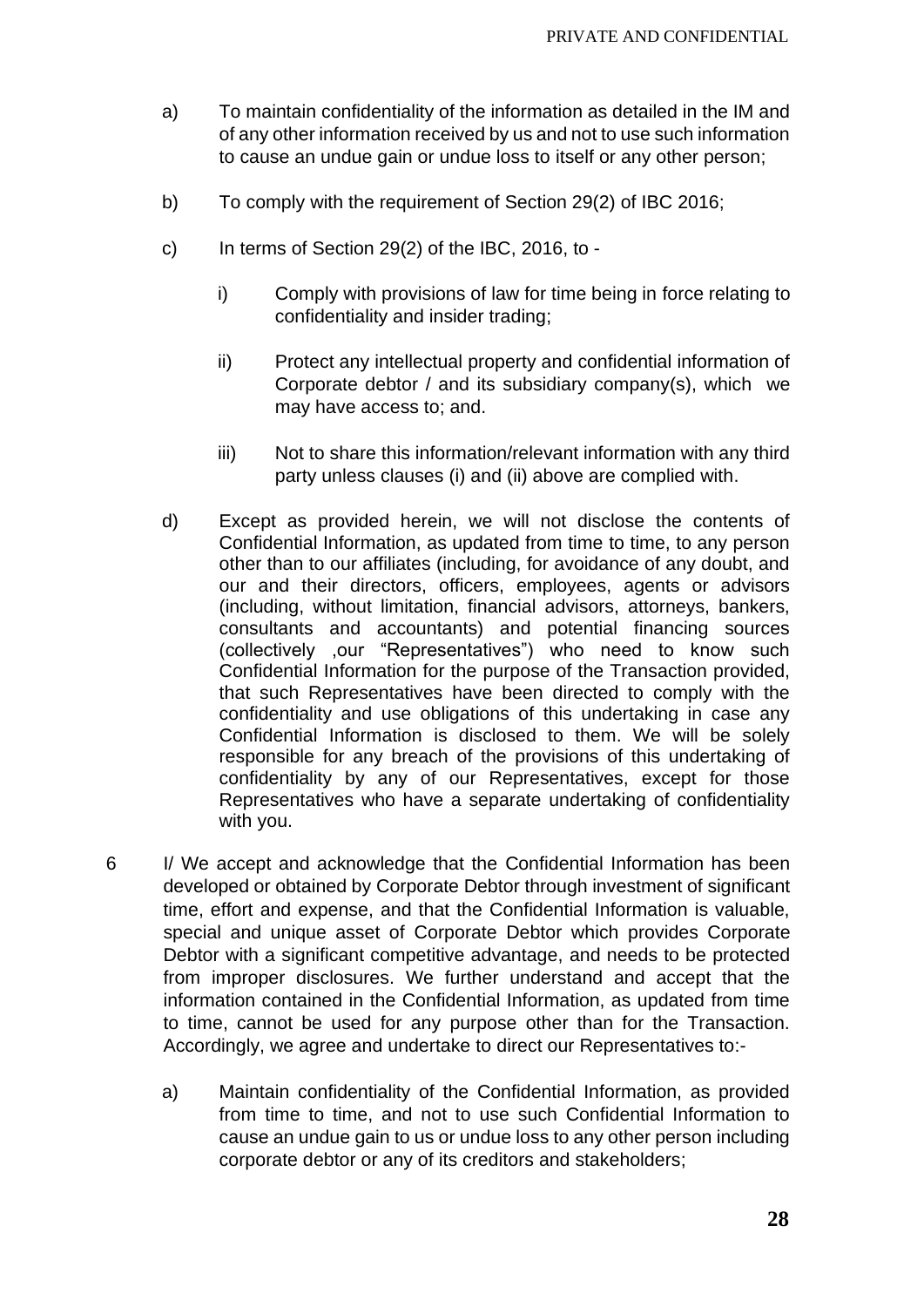- b) Keep the Confidential Information safe in a secure place and protected against theft, damage, loss and unauthorized access and undertakes to keep all documents and other materials reproducing or incorporating confidential information separate from its own confidential information; and
- c) Use Confidential Information solely for the purpose of transaction and not for any other purpose.
- 7 I/ We hereby agree to, and, will direct our Representatives to not share the Confidential Information with any third party/person or entity except where Confidential Information:
	- a) is or becomes publicly available to us or our Representatives without breach of obligations as set out herein; or
	- b) prior to its disclosure in connection with the Transaction was already in our or our Representatives possession; or
	- c) prior consent by the Resolution Professional is provided for disclosure in writing; or
	- d) is required to be disclosed by any applicable law for the time being in force or by any applicable regulatory authority or regulation or professional standard or judicial process or not or whether the resolution plan submitted by us is placed before the committee (including by deposition, interrogatory, request for documents, subpoena, civil investigative demand, or similar process).
- 8 This Undertaking also applies to Confidential Information accessed through the electronic data room and supersedes any 'click through' acknowledgement or agreement associated with any such electronic data room;
- 9 I/ We agree to keep the Confidential Information safe in a secure place and protected against theft, damage, loss and unauthorized access and undertake to keep all documents and other materials reproducing or incorporating confidential information separate from its own confidential information;
- 10 I/ We understand and undertake, in the event of not being shortlisted for the binding bid phase or our bid not qualifying for being placed before the committee of creditors of Corporate Debtor or the committee of creditors rejecting our bid or the NCLT not approving our bid or in the event that the RP calls upon us in to do so, we shall immediately return or destroy the Confidential Information including the IM and other information provided by the RP or its representatives, without retaining a copy thereof, in electronic or any other form;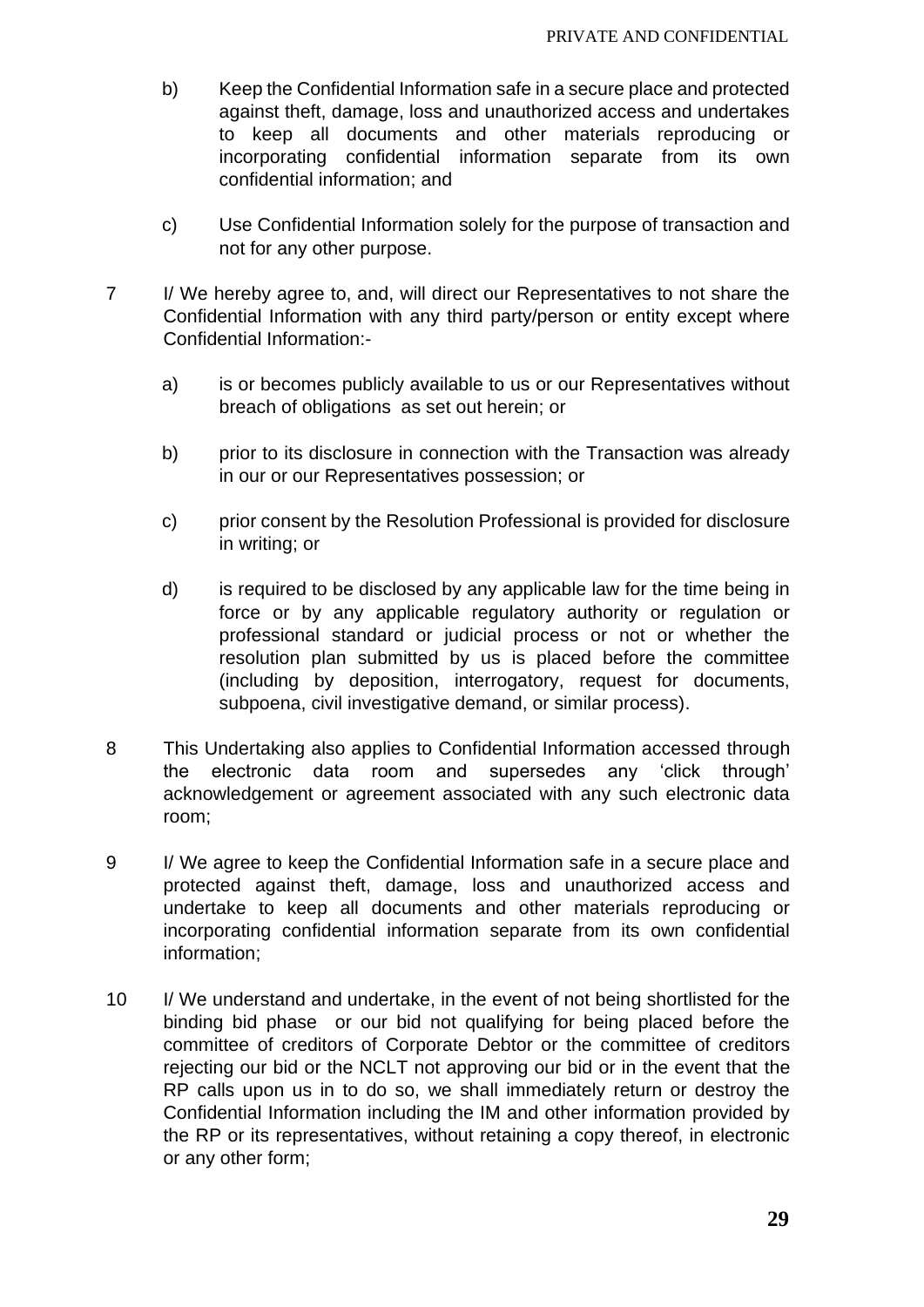- 11 This undertaking of confidentiality condition shall remain valid for a period of three (3) years after it is executed, irrespective of whether we are shortlisted for the next phase of inviting binding bids or not or whether the resolution plan submitted by us is placed before the committee of creditors or not or whether it is approved by the committee of creditors or not and even after completion of the corporate insolvency resolution process; and
- 12 I/ We understand that if we disclose (or threaten to disclose) Confidential Information in violation of this undertaking of confidentiality, the RP or Corporate Debtor or CoC of Corporate Debtor shall be entitled to pursue all available remedies including legal recourse (both, by way of damages or specific relief) to safeguard its interest under undertaking of confidentiality.

I/ We undertake, accept and agree above terms.

On behalf of the firm/company/organization:

Signature: Name of signatory: Designation: Company Seal/stamp Place: Date: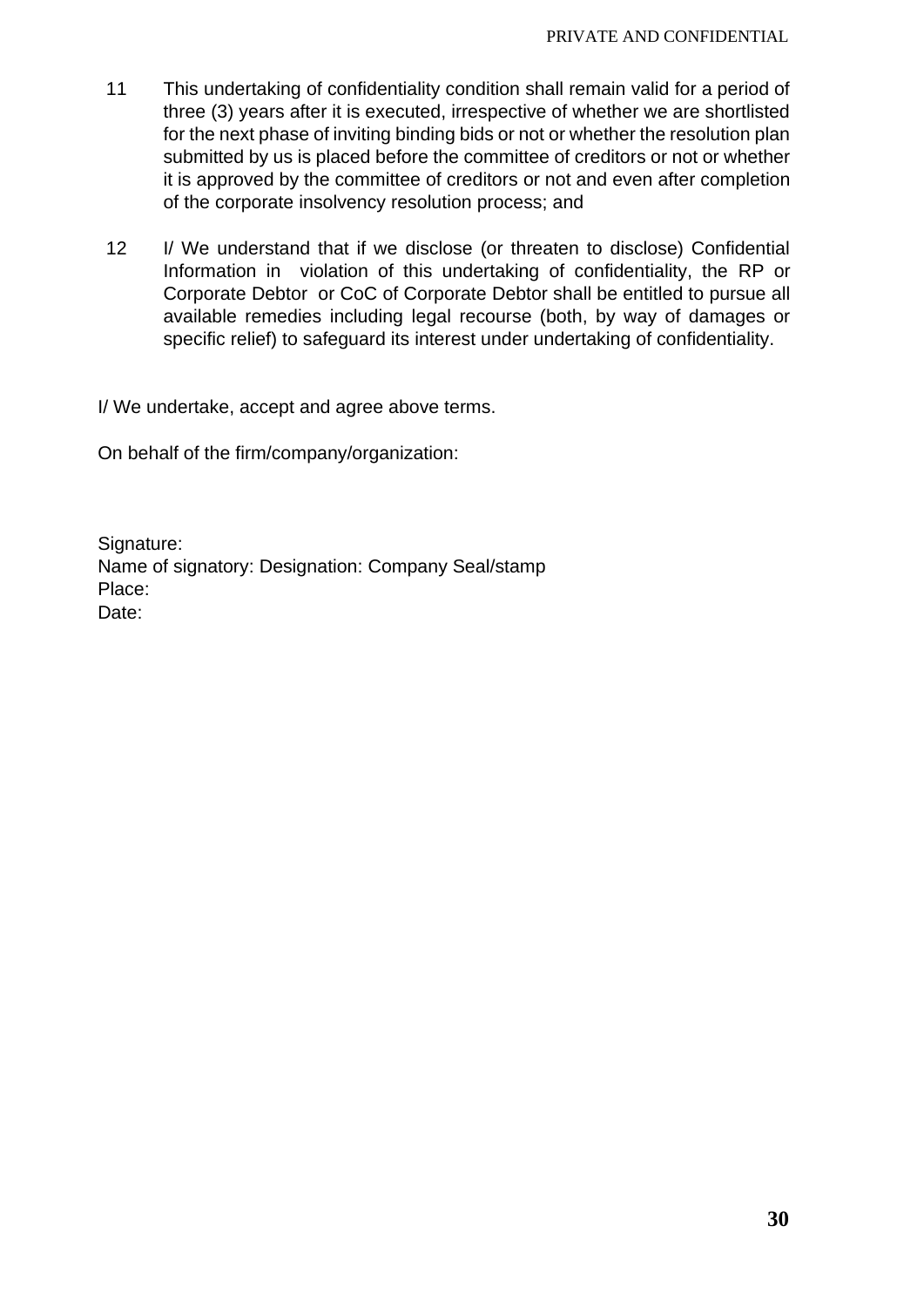**Annexure – 'V'**

# **DECLARATION AND UNDERTAKING (To be notarized on stamp paper)**

**Date:**  $\blacksquare$ 

## **AFFIDAVIT**

## Sub : **Declaration and undertaking of eligibility under section 29A of the Insolvency and Bankruptcy Code, 2016 in the matter of Corporate Insolvency Process of IMP Powers Limited (Corporate Debtor)**

I, [Name of Deponent], son of / daughter of [Name of Deponent's father] aged [Age of Deponent] resident of [Address of Deponent], the Deponent, do hereby solemnly affirm, state and declare as under:

- a. **That** I am fully conversant with the facts and circumstances of the matter and am also duly empowered and competent to swear and affirm this affidavit.
- b. **That** I have understood the provisions of section 29A of the Insolvency and Bankruptcy Code, 2016 ("IBC 2016"). I confirm that neither [name of the resolution applicant] nor any person acting jointly or in concert with [name of the resolution applicant] has been rendered ineligible under Section 29A of IBC 2016 to submit resolution plan (s) in the Corporate Insolvency Resolution Process of IMP Powers Limited (Corporate Debtor) under the provisions of the Insolvency and Bankruptcy Code, 2016.
- c. **That** I therefore, confirm that [name of the applicant] is eligible under Section29A of the Insolvency and Bankruptcy Code, 2016 to submit a resolution plan for Corporate Debtor.
- d. **That** I undertake on behalf of\_\_\_\_\_\_\_\_\_\_\_\_\_\_\_\_\_\_\_\_, that no person who would be considered as Connected Person and is not eligible to submit resolution plan under section 29A of Insolvency and Bankruptcy Code, 2016, pursuant to Regulation 38 of IBBI (Insolvency Resolution Process of Corporate Persons) Regulations, 2016, shall not engage in the management and control of Corporate Debtor.
- e. **That** I declare and undertake that in case \_\_\_\_\_\_\_\_\_ becomes ineligible at any stage during the Corporate Insolvency Resolution Process of corporate debtor , it would inform the Resolution Professional / Resolution Professional forthwith on becoming ineligible
- f. **That** I Confirm that the aforesaid declaration and disclosure is true and correct.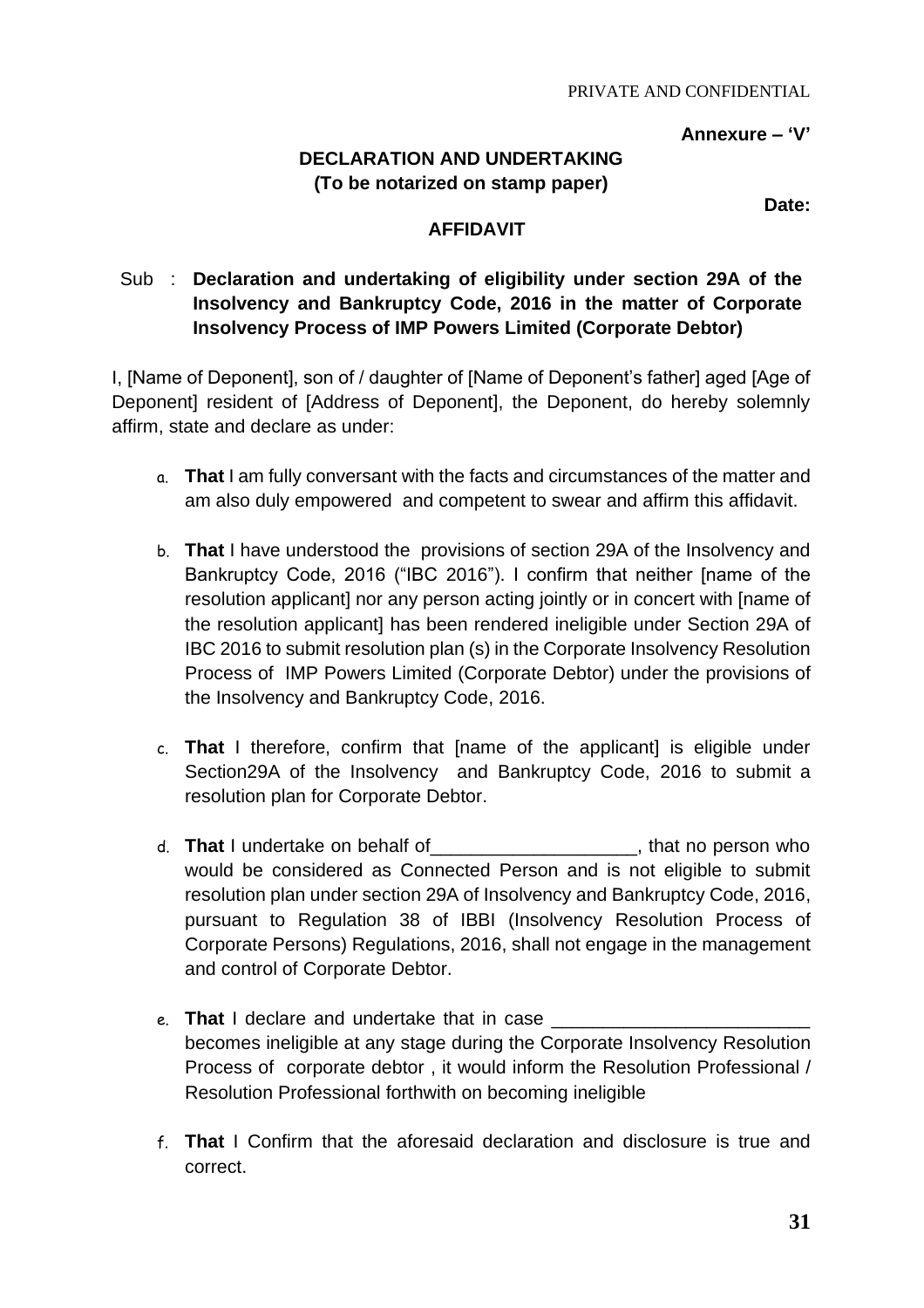g. **That** I am duly authorized to submit this declaration by virtue of [state where the authority is drawn from]

### **Deponent**

Verified at [Place] at this [Date] day of [Month] 2022, that the content of the above affidavit are true and correct to my personal knowledge, nothing is false in it and no material facts have been concealed therefrom.

**Deponent**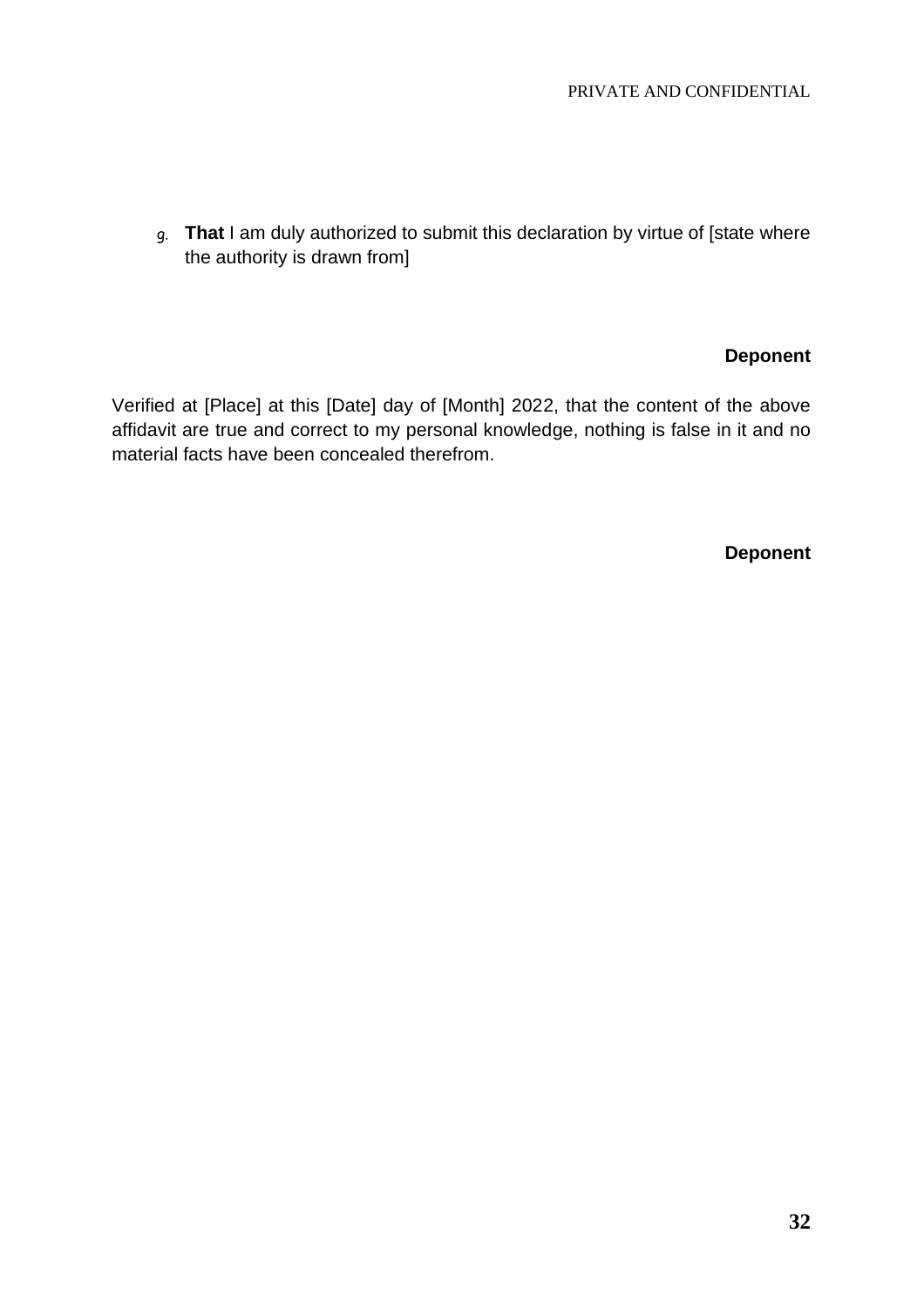### **Annexure – 'VI'**

# **INFORMATION FOR VERIFICATION OF ELIGIBILITY UNDER SECTION 29A OF INSOLVENCY & BANKRUPTCY CODE, 2016 AND REGULATION 36A(7) OF THE IBBI (INSOLVENCY RESOLUTION PROCESS FOR CORPORATE PERSONS), REGULATIONS, 2016**

| S.No.          | <b>Information Required</b>                                                                                                                                                                                                                                                                                                                                                           | <b>Whether</b>  | <b>Documentary</b>       |
|----------------|---------------------------------------------------------------------------------------------------------------------------------------------------------------------------------------------------------------------------------------------------------------------------------------------------------------------------------------------------------------------------------------|-----------------|--------------------------|
|                |                                                                                                                                                                                                                                                                                                                                                                                       | <b>Complied</b> | <b>Evidence Provided</b> |
| $\mathbf{1}$   | Resolution applicant or any of<br>its connected persons is not<br>undischarged<br>declared<br>as<br>insolvent under any law in India<br>or in jurisdiction outside India.                                                                                                                                                                                                             |                 |                          |
| $\overline{2}$ | Resolution applicant or any of<br>its connected persons are not<br>declared as 'wilful defaulter(s)' in<br>accordance with the guidelines<br>of RBI under Banking Regulation<br>Act, 1949.                                                                                                                                                                                            |                 |                          |
| 3              | under<br>the<br>Any<br>account<br>management<br>control<br>0f<br>or<br>resolution applicant or any of its<br>connected persons as promoter<br>, has not been classified as non<br>performing assets in accordance<br>with guidelines of RBI and at<br>least one year has lapsed from<br>the date of such classification.                                                              |                 |                          |
| 4              | Resolution applicant or any of<br>its connected persons has not<br>been convicted for any offence<br>punishable with imprisonment -<br>(i) for two years or more under<br>any Act specified under the<br>Twelfth Schedule; or (ii)<br>for<br>seven years or more under any<br>law for the time being in force<br>under laws of India and/or any<br>law in jurisdiction outside India. |                 |                          |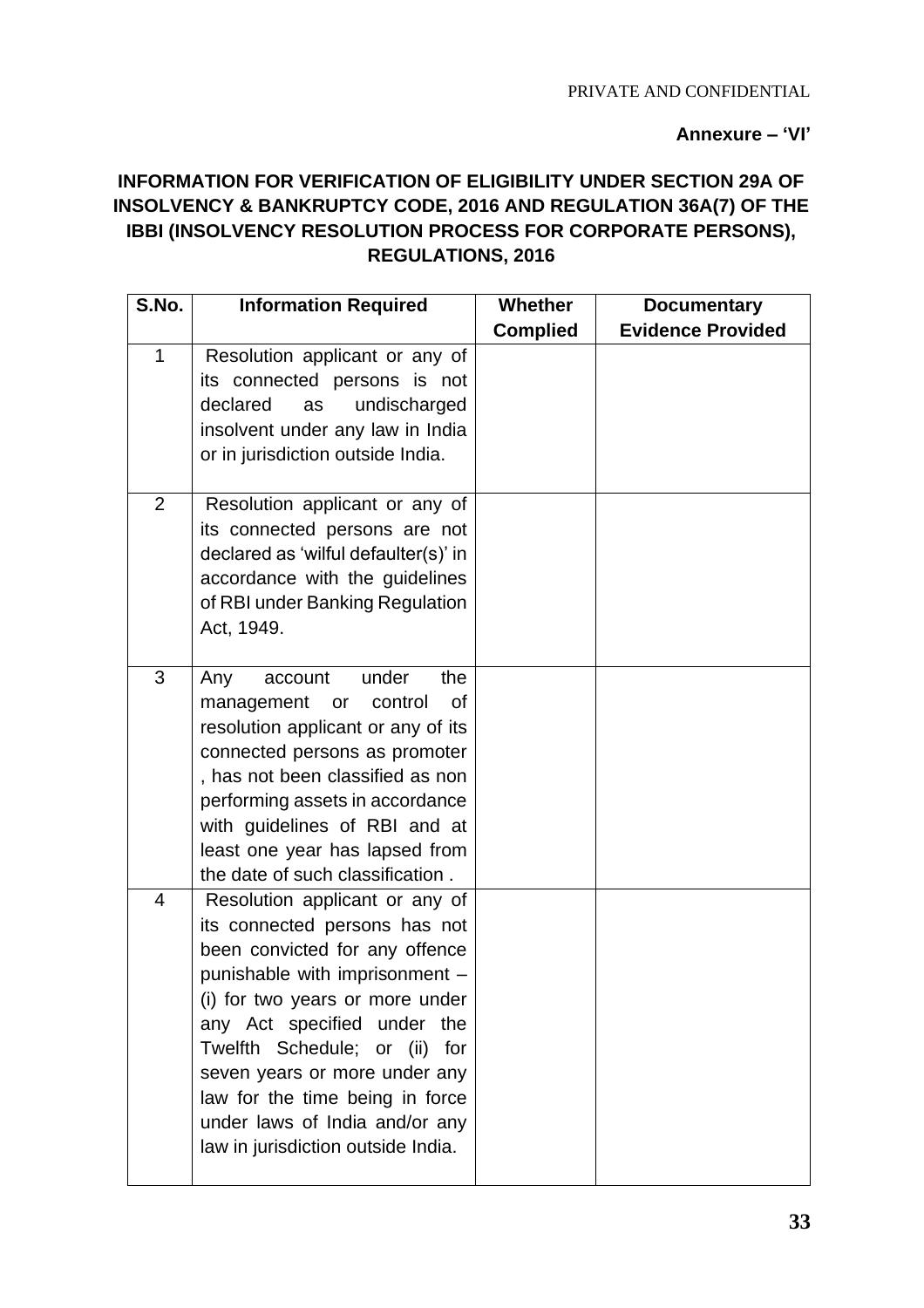| 5              | Resolution<br>applicant (if<br>an<br>individual) is not disqualified to<br>act as a director under the<br>Companies Act, 2013.                                                                                                                                                                                                                                                                       |  |
|----------------|------------------------------------------------------------------------------------------------------------------------------------------------------------------------------------------------------------------------------------------------------------------------------------------------------------------------------------------------------------------------------------------------------|--|
| 6              | Resolution applicant or any of<br>its connected persons, is not<br>prohibited by SEBI from trading<br>in securities or accessing the<br>securities market.                                                                                                                                                                                                                                           |  |
| $\overline{7}$ | Resolution applicant or any of its<br>connected persons has not been<br>promoter<br>in<br>the<br>or<br>a<br>management or control of a<br>debtor<br>in<br>which<br>corporate<br>transactions under Section 43,<br>45, 50 and 66 has taken place<br>and in respect of which an order<br>by<br>has<br>been<br>made<br>the<br>adjudicating authority<br>under<br>Insolvency & Bankruptcy Code,<br>2016. |  |
| 8              | Has not executed a guarantee<br>in favour of creditor in respect of<br>corporate debtor against which<br>an application for insolvency<br>resolution made by such creditor<br>has been admitted and such<br>guarantee has been invoked by<br>creditor and remains unpaid in<br>full or part.                                                                                                         |  |
| 9              | There is no Holding Company (if<br>any) of Resolution Applicant for<br>which the answer to queries at<br>Sr. No. 1 to 8 is in negative.                                                                                                                                                                                                                                                              |  |
| 10             | Subsidiary<br><b>There</b><br>is<br>no<br>Company (if any) of Resolution<br>Applicant for which the answer<br>to queries at Sr. No. 1 to 8 is in<br>negative.                                                                                                                                                                                                                                        |  |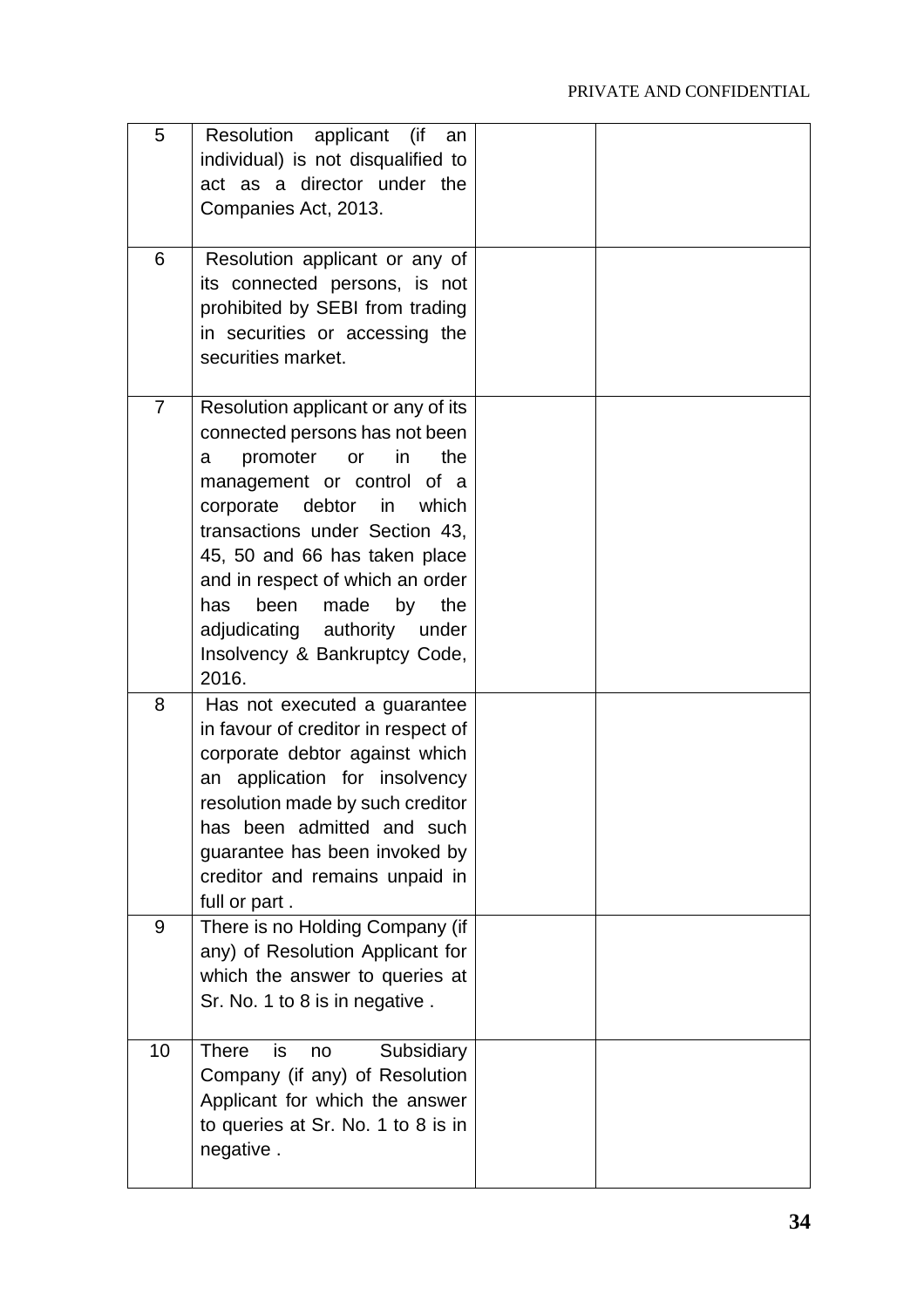| 11              | There is no Associate Company<br>(if any) of Resolution Applicant<br>for which the answer to queries<br>at Sr. No. 1 to 8 is in negative |  |
|-----------------|------------------------------------------------------------------------------------------------------------------------------------------|--|
| 12 <sup>1</sup> | There is no other 'related party'<br>of the resolution applicant for<br>which the answer to queries at<br>Sr. No. 1 to 8 is in negative. |  |

*Note : The expression 'connected persons'means-*

- *a. persons who are promoters or in the management or control of the resolution applicant;*
- *b. persons who will be promoters or in management or control of the business of the corporate debtor during the implementation of the resolution plan;*
- *c. holding company, subsidiary company, associate company and related party of the persons referred to in items (a) and(b) above.*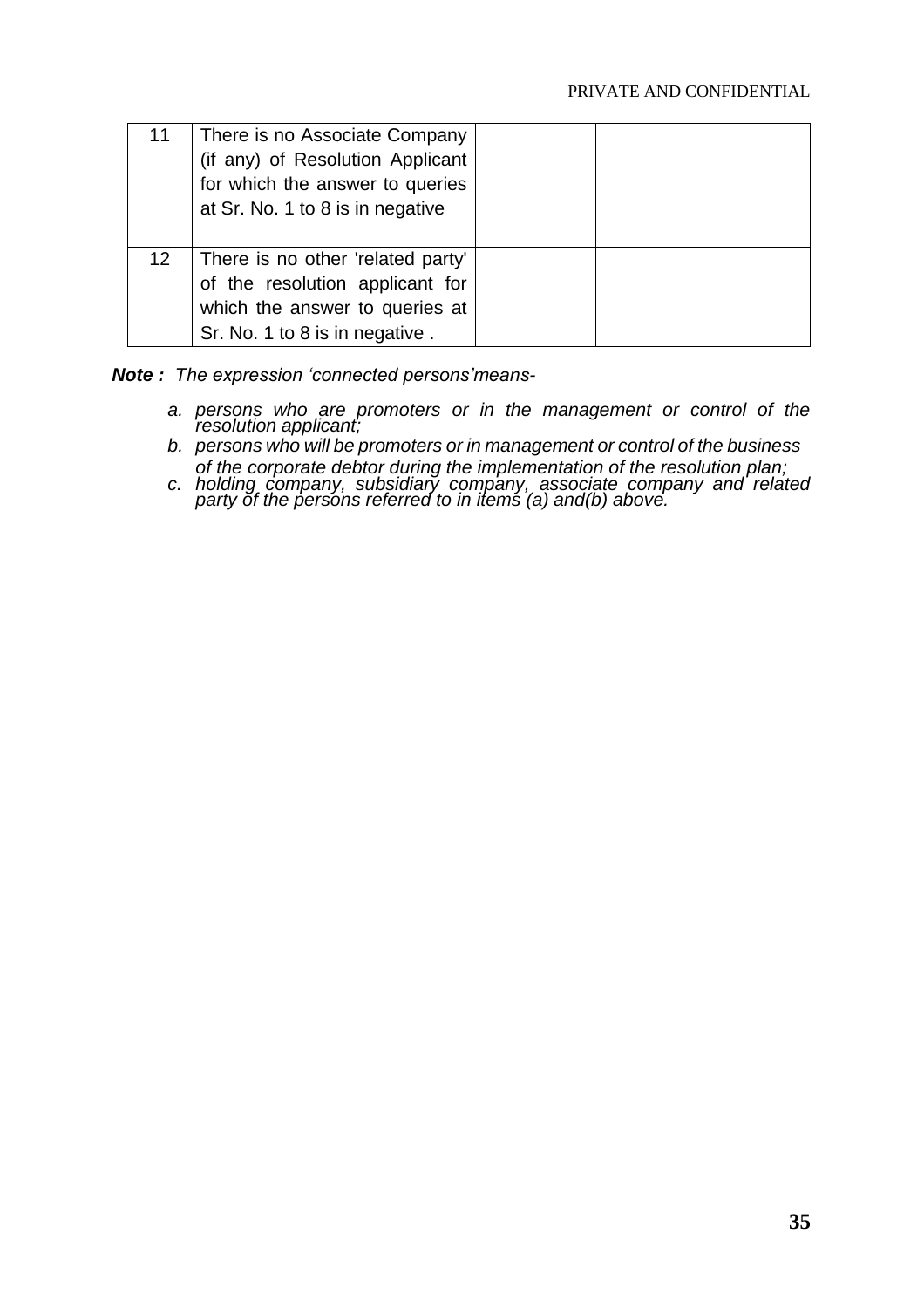#### **Annexure – 'VII'**

### **FORMAT OF UNDERTAKING FOR SITE VISIT ON LETTER HEAD**

*( if site visit is required before submission of resolution plan***)**

To

### **MUKESH VERMA,**

Resolution Professional, IMP Powers Limited, Nucleus House, Saki Vihar Road, Andheri East, Mumbai 400072

### Sub : **Visit of the Property/Plant of IMP Powers Limited situated at Village Sayli, Umar Kuin Road, Silvassa – 396 230, Dadra & Nagar Haveli (U.T) and other properties owned by the corporate debtor**

Dear Sir,

I/ We, \_\_\_\_\_\_\_\_\_\_\_\_\_\_\_\_\_\_\_, a director/designated partner /partner /lead member /Individual /authorized signatory/authorized representative of M/s \_\_\_\_\_\_\_\_\_\_\_\_\_\_\_\_\_\_\_\_\_\_\_\_\_\_\_\_\_ (Prospective Resolution Applicant "PRA") in the matter of IMP Powers Limited, duly authorized on behalf of the PRA (which expression shall, unless repugnant to the context, include its successors in business, administrators in business, administrators, Insolvency professional, liquidator and assigns or legal representative) hereby sign this undertaking on \_\_\_\_\_day of\_\_\_\_\_ , 2022 and do hereby agree and undertake as under:

**WHEREAS** M/s IMP Powers Limited (CIN No. L31300DN1961PLC000232), a company incorporated under Companies, Act, 1956 (Corporate Debtor) is under Corporate Insolvency Resolution Process as per the provisions of Insolvency and Bankruptcy Code, 2016 ("IBC 2016") vide order dated 29.03.2022 of the Hon'ble NCLT, Division Bench Court-1, Ahmedabad (CP No.IB/203/2020) and Mr. MUKESH VERMA has been appointed as the Interim Resolution Professional by the Hon'ble NCLT and confirmed as Resolution Professional unanimously in the first meeting of Committee of Creditors dated 28.04.2022.

**AND WHEREAS** the Resolution Professional (RP) upon the request of the prospective Resolution applicant ( PRA) pursuant to submission of his / their Expression of Interest for submitting Resolution Plan, has agreed to allow the PRA (which expression shall, unless repugnant to the context, include its successors in business, administrators in business, administrators, Insolvency professional, liquidator and assigns or legal representative) along with any expert appointed by the PRA, if any, to visit the property of the Corporate Debtor situated at **Village Sayli, Umar Kuin Road, Silvassa – 396 230, Dadra & Nagar Haveli (U.T) and other properties owned by corporate debtor.** Further, Before visiting the location, prior intimation of three days are required to be submitted to the Resolution professional through e-mail.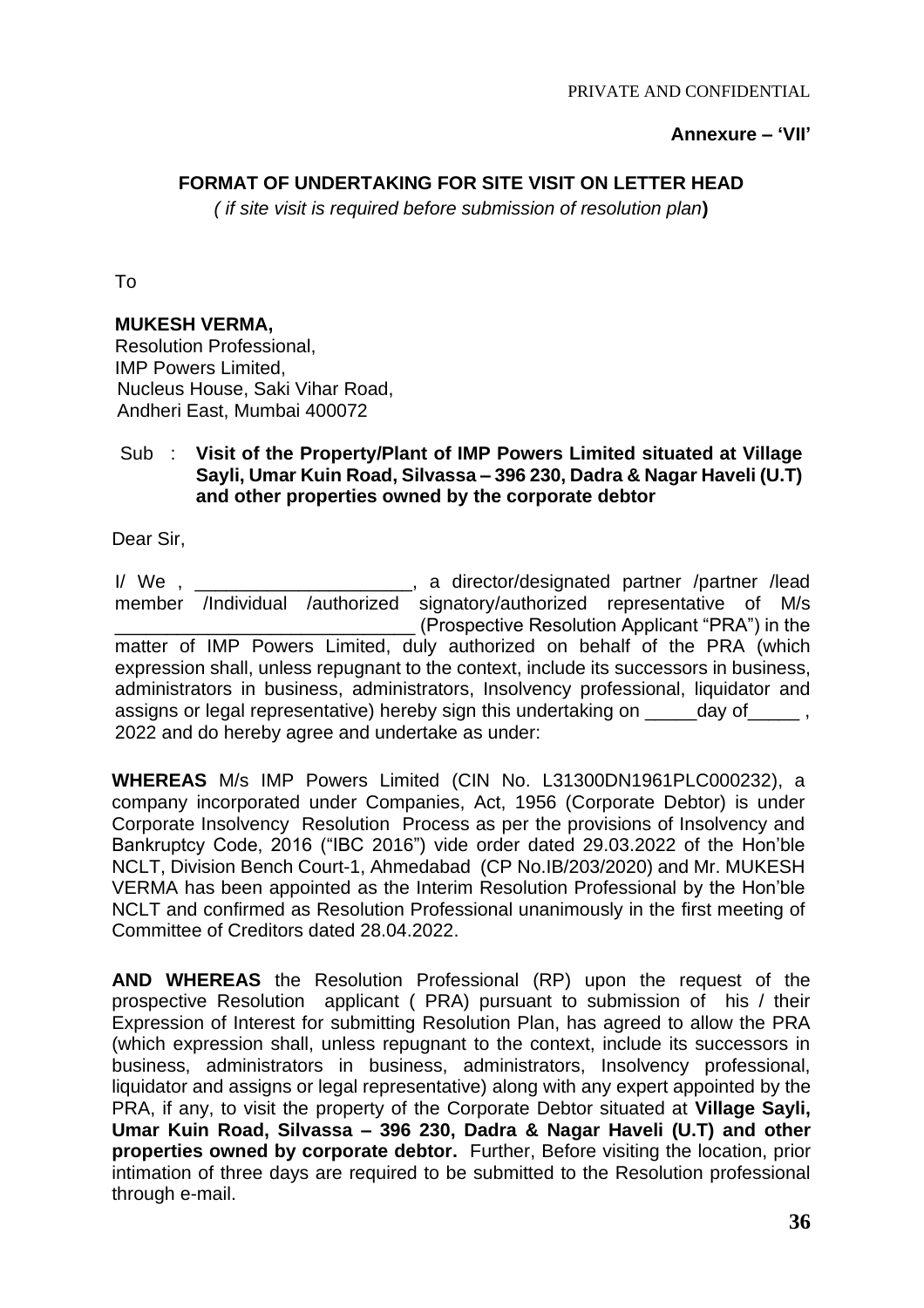### **In connection with the above , I / We UNDERTAKE THAT**

1. Only the following directors/designated partners /partners /Members of Consortium /Individual /authorized signatory/ authorized representative of the Resolution Applicant shall visit project site:

| a. Mr.       |  |
|--------------|--|
| Designation  |  |
| b. Mr.       |  |
| Designation  |  |
| c. Mr.       |  |
| Designation_ |  |

- 2. A duly certified copy of the Board Resolution / Management Committee Resolution and/or duly executed letter of authorization, authorizing the persons listed above along with their KYC documents and date of site visit, shall be provided to RP at least 3 (three) business days in advance.
- 3. I / We shall make our own arrangements including accommodation, travel, food etc. for such visit. All costs and expenses incurred in relation to such visit will be borne by us and we hereby agree that no such cost shall be reimbursed to us.
- 4. I / We shall carry out our own complete due diligence in respect of the Corporate Debtor and shall be deemed to have full knowledge of the condition of the project site, relevant documents, information, etc. whether or not, we actually inspect the units or verify the documentation, if any, provided by the Corporate Debtor / the Resolution Professional or his authorized representative.
- 5. I/ We shall abide by all the instructions, rules, policies and terms and conditions as prescribed by the Corporate Debtor and mentioned at the Plant.
- 6. I/ We including our authorized representatives shall not damage or cause to be damaged, any Property, plant & equipment or even litter at the premises of the Property.
- 7. I/ We shall not carry along with me / us any substance which in its nature is likely to cause potential hazards in the premises of the Plant.
- 8. I/ We shall not cause any loss or damage to the property in any manner or affect the public tranquility.
- 9. I/ We /or our authorized representative(s) shall not visit the project site without seeking prior permission from the Resolution Professional.
- 10. I/ We further agree and undertake that :
	- *i)* The Resolution Professional, Corporate Debtor, members of Committee of Creditors and/or any of its representatives shall not be responsible for any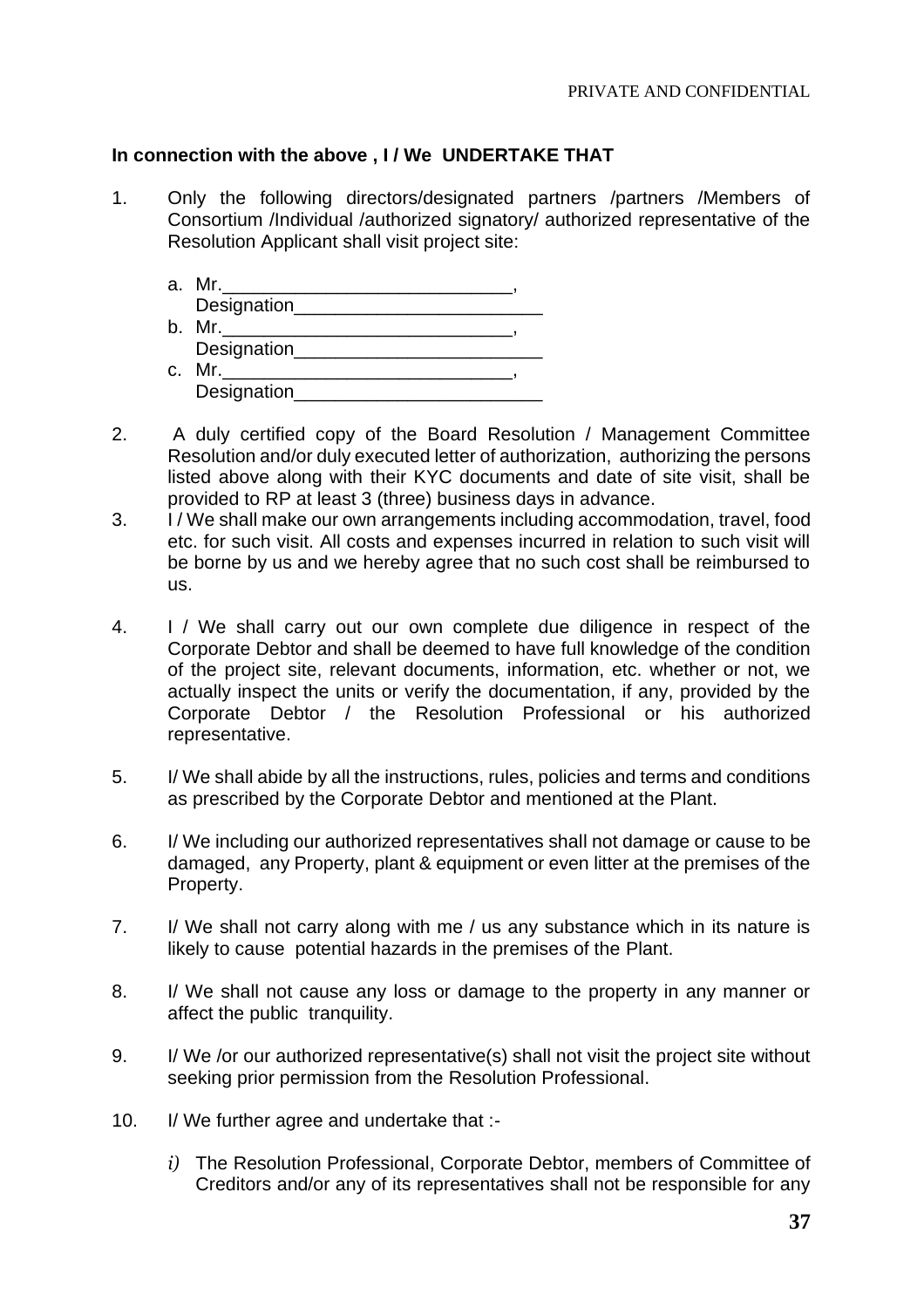loss, injury or damage to any person, property, or otherwise in connection with this visit of mine /and my team, resulting directly or indirectly from any act of God, fire, accident, breakdown in machinery or equipment, breakdown of transport, wars, civil disturbances, strikes, riots, thefts, pilferages, epidemics, or any other causes.

- *ii)* I/ We will not divulge any part of the information in relation to the project site or the visit thereof, through oral or written communication or through any mode to anyone other than as may be required under applicable law or pursuant to any order or decision of a governmental authority.
- *iii)* Any information or documents generated or derived by the recipients of the information in relation to the visit of the manufacturing facilities shall be kept safe and secured at all times and shall be protected from any theft or leakage.
- *iv)* I/ We shall maintain confidentiality of the information derived during the visit of the project site and shall not use such information to cause an undue gain or undue loss to our self or any other person and comply with provisions of law for the time being in force relating to confidentiality and insider trading;
- *v)* I/ We shall protect any intellectual property of the Corporate Debtor which we may have access to and shall take all necessary steps to safeguard its privacy and confidentiality.
- 11. I/ We agree that no representation or warranty has been provided by the Resolution Professional in relation to the authenticity or adequacy of the information provided during the visit of the project site, nor we would have any claim against the Resolution Professional or the Corporate Debtor, nor he / it shall have any responsibility or liability whatsoever, whether in the contract, tort or otherwise, for any direct, indirect or consequential loss and / or damage, on account of, loss of production or loss of profits or interest costs or due to use of any information provided during the visit of the project site.
- 12. I/ We shall be responsible for any breach of obligations under this undertaking and shall indemnify M/s IMP Powers Limited and/or Mr. MUKESH VERMA, the Resolution Professional, for any loss or damage(s) caused to it / him by virtue of any default from our side in compliance to the aforesaid conditions.

This undertaking is binding upon me/us, my/our heirs, executors / administrators / successor or successors as assigns.

Signed by / for and on behalf of

(Name and Designation) Dated :

\_\_\_\_\_\_\_\_\_\_\_\_\_\_\_\_\_\_